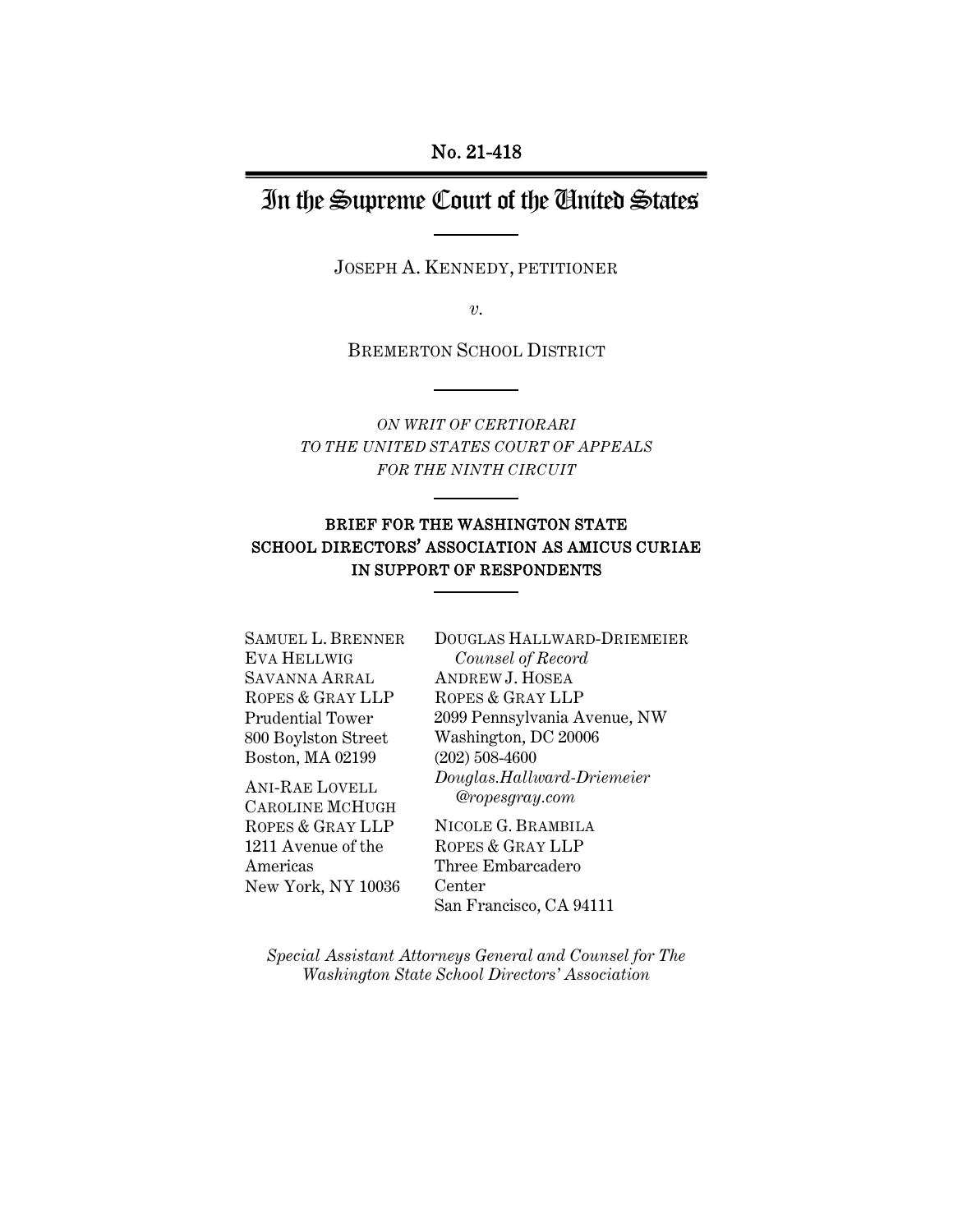## TABLE OF CONTENTS

| Argument:       |                                                                                                                                                                                                                                                                                                                                                                                                                                                          |
|-----------------|----------------------------------------------------------------------------------------------------------------------------------------------------------------------------------------------------------------------------------------------------------------------------------------------------------------------------------------------------------------------------------------------------------------------------------------------------------|
| L.              | The <i>Garcetti</i> test appropriately balances First<br>Amendment concerns for public employees                                                                                                                                                                                                                                                                                                                                                         |
| II.<br>A.<br>В. | Within the context of First Amendment speech<br>protection, there should not be special<br>treatment for religious speech as opposed to all<br>This Court has wisely provided equal<br>First Amendment protection to all<br>forms of highly protected speech,<br>including both political and religious<br>Creating a carve-out to Garcetti<br>whenever a public school employee<br>claims to be engaged in religious<br>exercise would be unworkable 15 |
|                 | 1. School districts need to be able to<br>control their curricula and<br>2. School districts need to be able to<br>prevent public school students from<br>being exposed to religious coercion19                                                                                                                                                                                                                                                          |

Page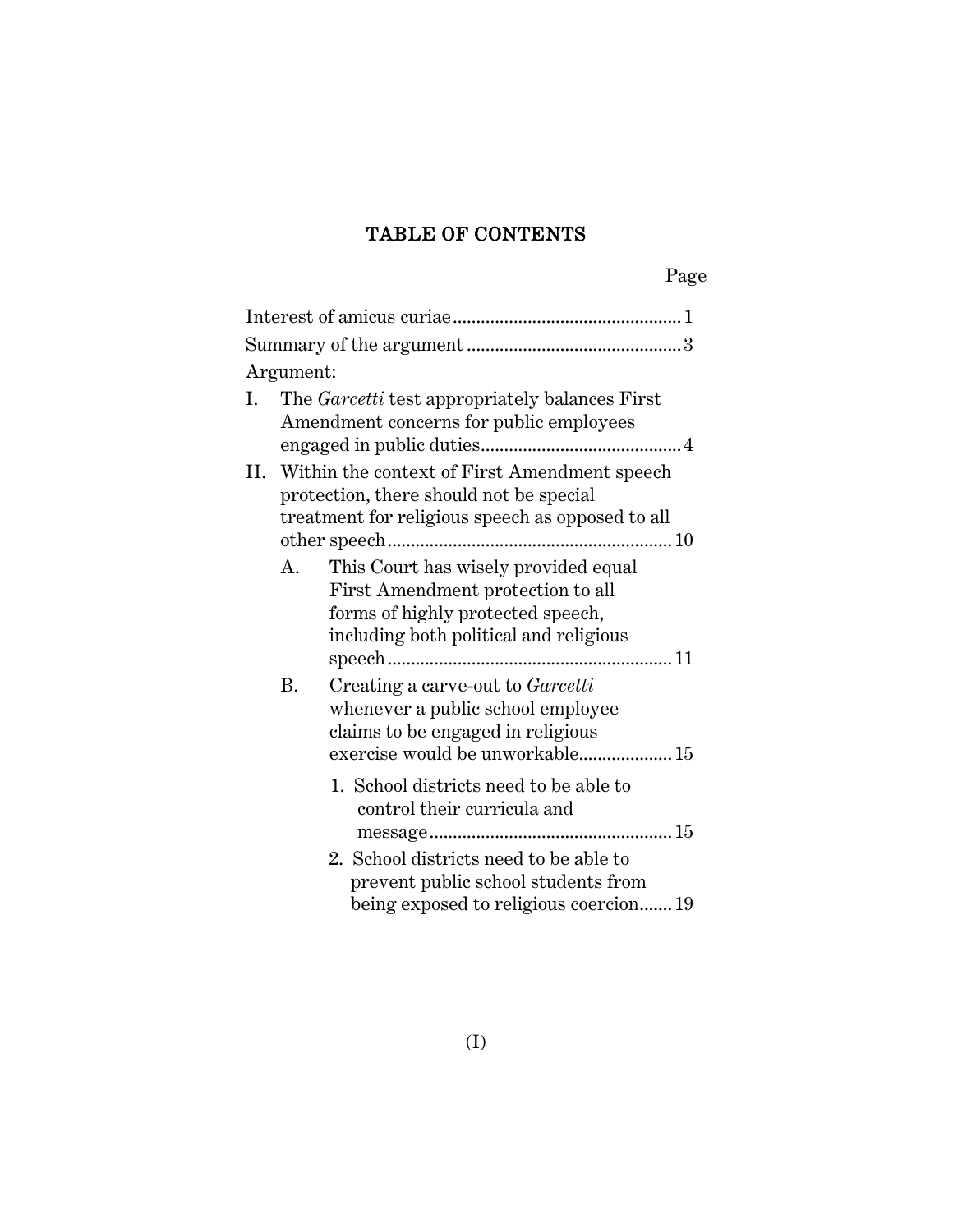| Table of Contents-Continued:                                                                                                                                          | Page |
|-----------------------------------------------------------------------------------------------------------------------------------------------------------------------|------|
| 3. A religious speech carve-out to<br><i>Garcetti</i> would require allowing all<br>religious speech, no matter how<br>inconsistent with the district's               | 21   |
| C.<br>Weakening or creating a religious<br>exception to <i>Garcetti</i> would both put<br>school districts at risk of liability<br>under discrimination laws and harm | 23   |
|                                                                                                                                                                       |      |
| Conclusion                                                                                                                                                            | 98   |
|                                                                                                                                                                       |      |

II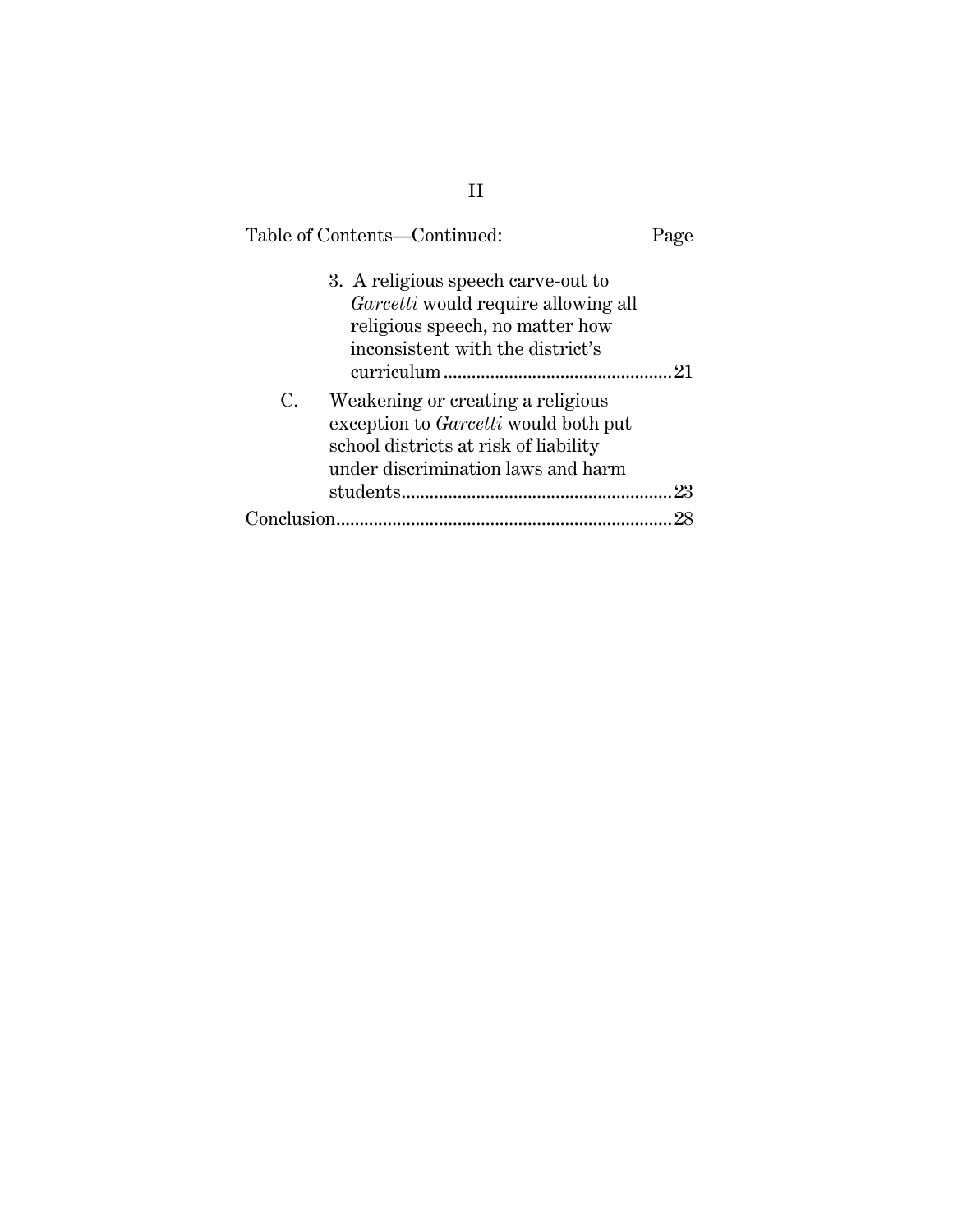## TABLE OF AUTHORITIES

Page(s)

Cases:

| American Legion v. Am. Humanist Ass'n, 139 S.                                                          |
|--------------------------------------------------------------------------------------------------------|
|                                                                                                        |
| Borden v. Sch. Dist. of Twp. of E. Brunswick, 523                                                      |
| Borough of Duryea, Pa. v. Guarnieri, 564 U.S.                                                          |
| Capitol Square Rev. & Advisory Bd. v. Pinette,                                                         |
| Christian Legal Soc. Chapter of the Univ. of Calif.,<br>Hastings Coll. of the L. v. Martinez, 561 U.S. |
| Cloutier v. Costco Wholesale Corp., 390 F.3d 126                                                       |
|                                                                                                        |
| Cutter v. Wilkinson, 544 U.S. 709 (2005)22                                                             |
| Edwards v. Aguillard, 482 U.S. 578 (1987) 19                                                           |
| EEOC v. Abercrombie & Fitch Stores, Inc., 575                                                          |
|                                                                                                        |
| Everson v. Bd. of Educ., 330 U.S. 1 (1947) 21                                                          |
| Faragher v. City of Boca Raton, 524 U.S. 775                                                           |
| Garcetti v. Ceballos, 547 U.S. 410 (2006) passim                                                       |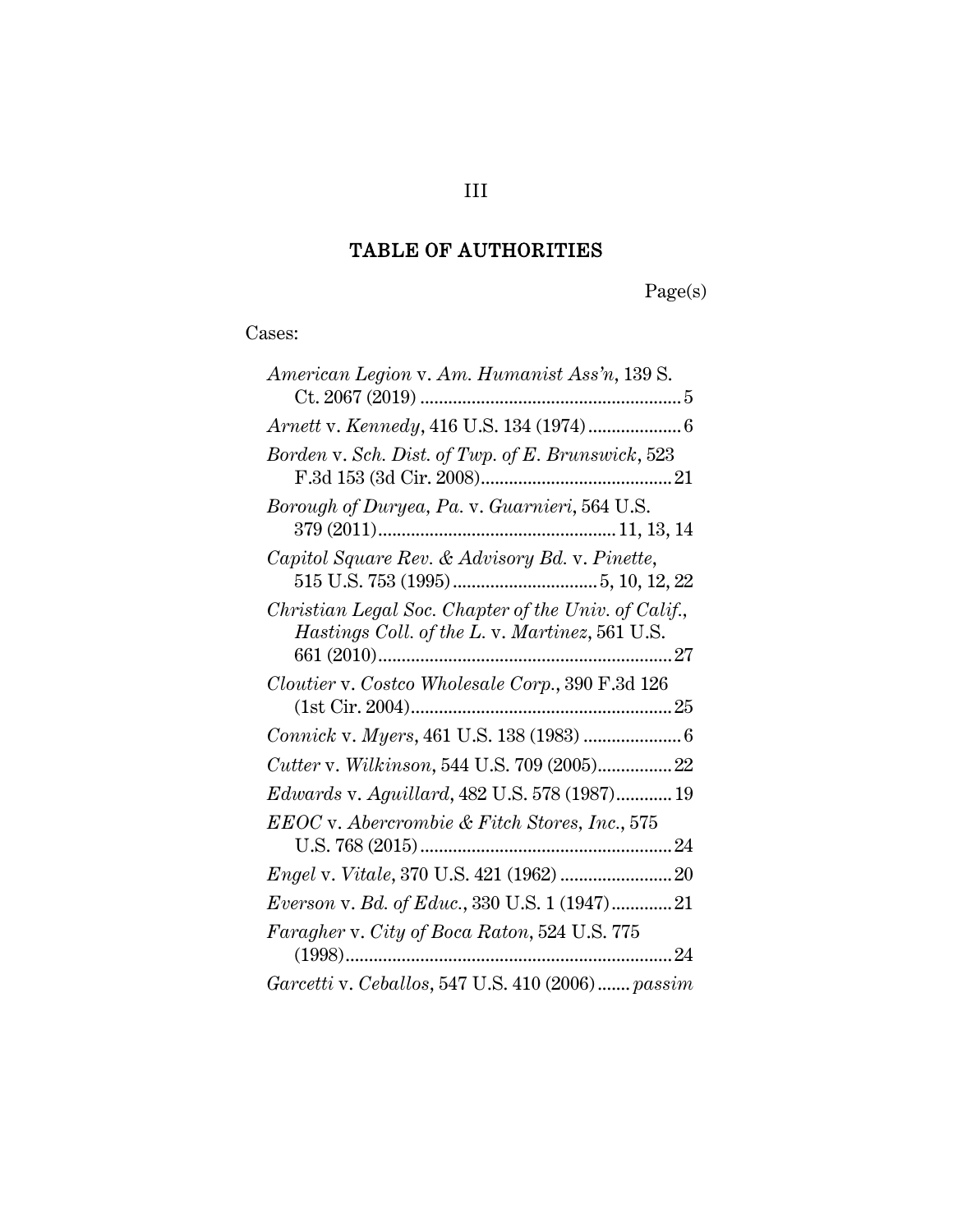| Gebser v. Lago Vista Indep. Sch. Dist., 524 U.S.                                                                                                                      |
|-----------------------------------------------------------------------------------------------------------------------------------------------------------------------|
| Gonzales v. O Centro Espírita Beneficente União<br>$do \; Vegetal, \, 546 \; U.S. \, 418 \, (2006) \,  \ldots \ldots \ldots \ldots \ldots \ldots \ldots \ldots \, 22$ |
| Griffin v. Thomas, 929 F.2d 1210 (7th Cir. 1991) 12                                                                                                                   |
| Hazelwood Sch. Dist. v. Kuhlmeier, 484 U.S. 260                                                                                                                       |
| Houston Cmty. Coll. Sys. v. Wilson,<br>No. 20-804, 2022 U.S. LEXIS 1671 (2022) 12                                                                                     |
| Janus v. Am. Fed'n of State, Cty., & Mun. Emps.,                                                                                                                      |
| Johnson v. Poway Unified Sch. Dist., 658 F.3d 954                                                                                                                     |
| Lee v. Weisman, 505 U.S. 577 (1992)  11, 21                                                                                                                           |
| Lee v. York Cty. Sch. Div., 484 F.3d 687 (4th Cir.                                                                                                                    |
| Mayer v. Monroe Cnty. Cmty. Sch. Corp., 474 F.3d                                                                                                                      |
| <i>McDonald v. Smith, 472 U.S. 479 (1985)</i> 11, 12                                                                                                                  |
|                                                                                                                                                                       |
| Morse v. Frederick, 551 U.S. 393 (2007) 13, 22                                                                                                                        |
| Peloza v. Capistrano Unified Sch. Dist., 37 F.3d                                                                                                                      |
| Perry Educ. Assoc. v. Perry Local Educators'                                                                                                                          |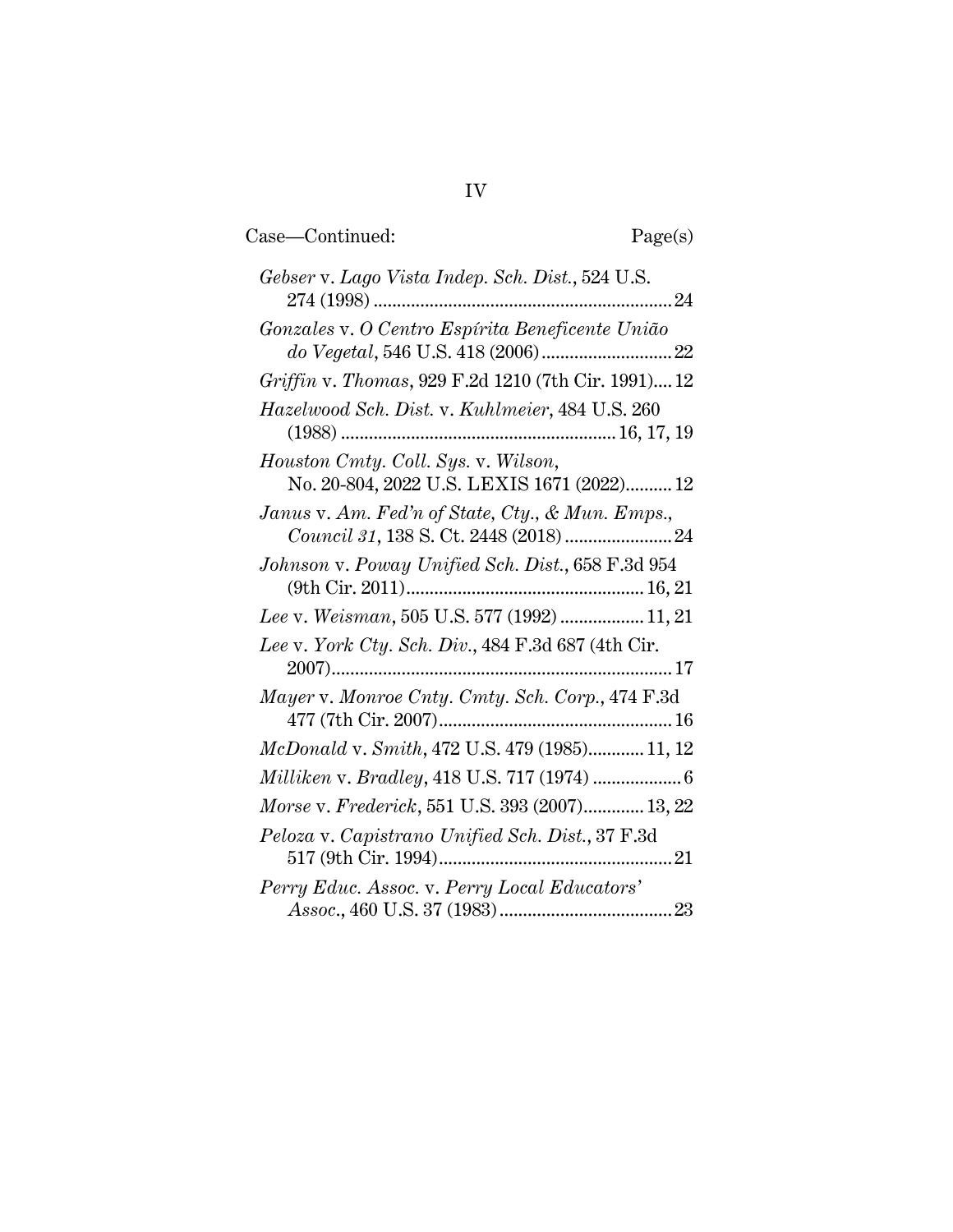Case—Continued: Page(s)

| Pickering v. Bd. of Educ. of Twp. High Sch. Dist.     |
|-------------------------------------------------------|
|                                                       |
| R.A.V. v. City of St. Paul, 505 U.S. 377 (1992)  10   |
| Roberts v. Madigan, 921 F.2d 1047                     |
|                                                       |
| Rosenberger v. Rector & Visitors of the Univ. of Va., |
| Santa Fe Indep. Sch. Dist. v. Doe, 530 U.S. 290       |
|                                                       |
|                                                       |
| Sweezy v. New Hampshire, 354 U.S. 234                 |
|                                                       |
| Tinker v. Des Moines Indep. Cmty. Sch. Dist., 393     |
|                                                       |
| United States v. Ballard, 322 U.S. 78 (1944)25        |
| Ward v. Hickey, 996 F.2d 448 (1st Cir. 1993)  17      |
|                                                       |
| Widmar v. Vincent, 454 U.S. 263 (1981)  13, 23        |
| William v. Rhodes, 393 U.S. 23 (1968)  12             |

Constitutional amendment and statutes:

| Every Student Succeeds Act, 20 U.S.C. 6301 et |  |
|-----------------------------------------------|--|
|                                               |  |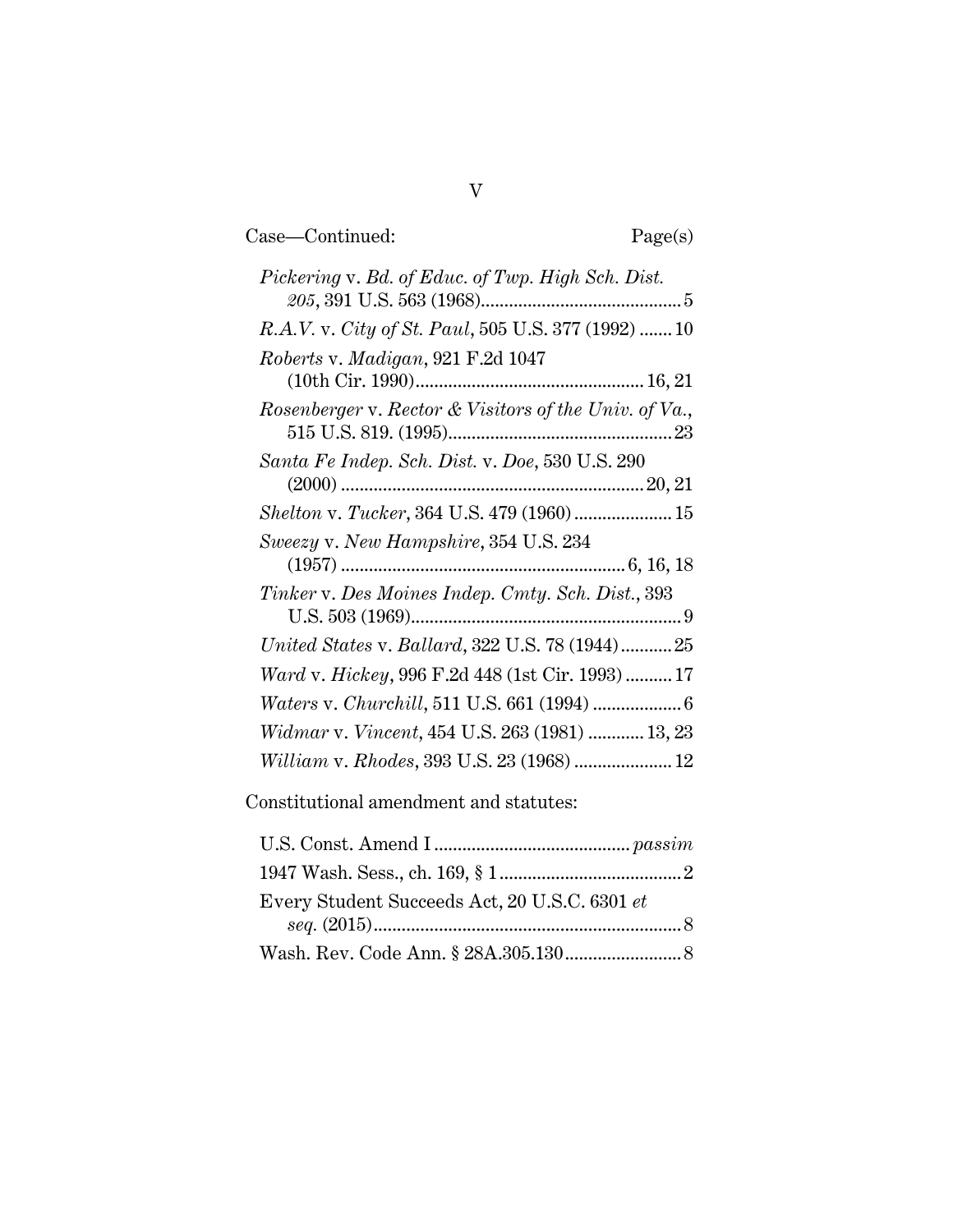| Statutes—Continued:                                                                                                                                                                                                                                                                                                | Page(s) |
|--------------------------------------------------------------------------------------------------------------------------------------------------------------------------------------------------------------------------------------------------------------------------------------------------------------------|---------|
|                                                                                                                                                                                                                                                                                                                    |         |
|                                                                                                                                                                                                                                                                                                                    |         |
| Miscellaneous:                                                                                                                                                                                                                                                                                                     |         |
| Frank T. Brogan, Assistant Sec'y for Elementary<br>and Secondary Educ., U.S. Dep't of Educ.,<br>Dear Colleague Letter: State Plan<br>Amendments, School Identification,<br>Reporting, and Technical Assistance (Oct. 24,<br>2019), https://www2.ed.gov/admins/lead/<br>account/stateplan17/schoolidandamendments10 | 8       |
| John Dayton et al., Protected Prayer or Unlawful<br><b>Religious Coercion? Guarding Everyone's</b><br>Religious Freedom in Public Schools by<br>Understanding and Respecting the Difference,<br>$358$ Ed. Law Rep. $673\ (2018)19$                                                                                 |         |
| Paul Forster, Teaching in a Democracy: Why the<br>Garcetti Rule Should Apply to Teaching in<br><i>Public Schools, 46 Gonz. L. Rev. 687 (2011)14</i>                                                                                                                                                                |         |
| Daryl Johnson, Hate In God's Name, Southern<br>Poverty Law Ctr. (Sept. 25, 2017),<br>https://www.splcenter.org/20170925/hate-                                                                                                                                                                                      |         |
| Seattle Public Schools, 2021-2022 Adopted Budget,<br>https://www.seattleschools.org/wp-<br>content/uploads/2021/08/ adopted22.pdf (last                                                                                                                                                                            |         |

|--|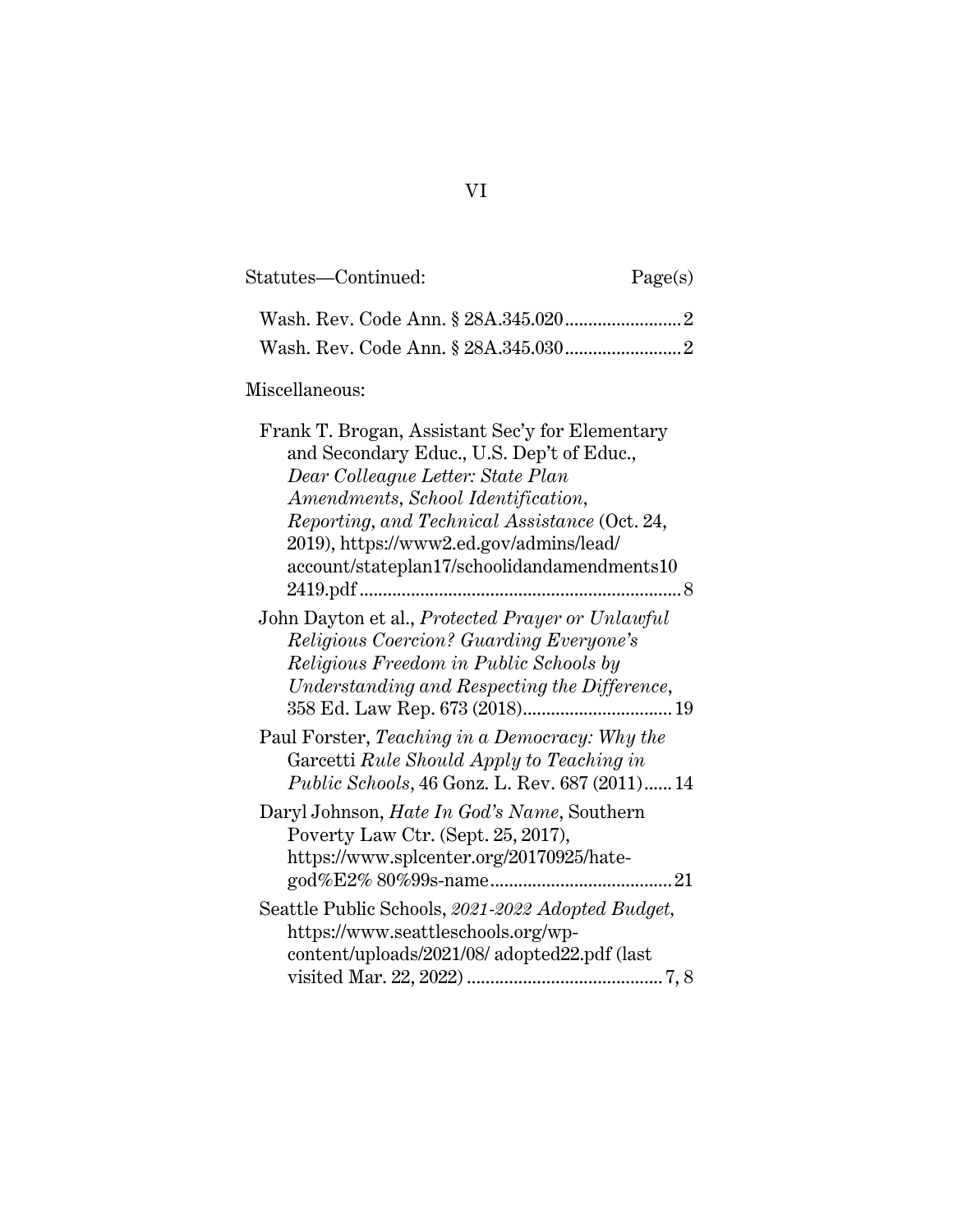| Miscellaneous-Continued:                                                                                                                                                                                                                       | Page(s) |
|------------------------------------------------------------------------------------------------------------------------------------------------------------------------------------------------------------------------------------------------|---------|
| The Washington State Board of Education,<br>Update on School Recognition and<br><i>Accountability</i> (2019), https://www.sbe.wa.<br>gov/sites/default/files/public/meetings/Nov-<br>2019/1100s_SCHOOL%20REC<br>OGNITION%20AND%20ACCOUNTABILIT |         |
| U.S. Dep't of Just.:                                                                                                                                                                                                                           |         |
| Combating Religious Discrimination Today<br>(July 2016), https://www.justice.gov/crt/file/                                                                                                                                                     | 26      |
| Resolution Agreement Between U.S. and<br>DeKalb County School District (May 2013),<br>https://www.justice.gov/sites/default/files/cr<br>t/legacy/2013/05/09/dekalbagree.pdf 26                                                                 |         |
| Washington Office of Superintendent of Public<br>Instruction, Notification of Discipline Actions,<br>https://www.k12.wa.us/educator-support/<br>investigations/notification-discipline-actions                                                 |         |
|                                                                                                                                                                                                                                                |         |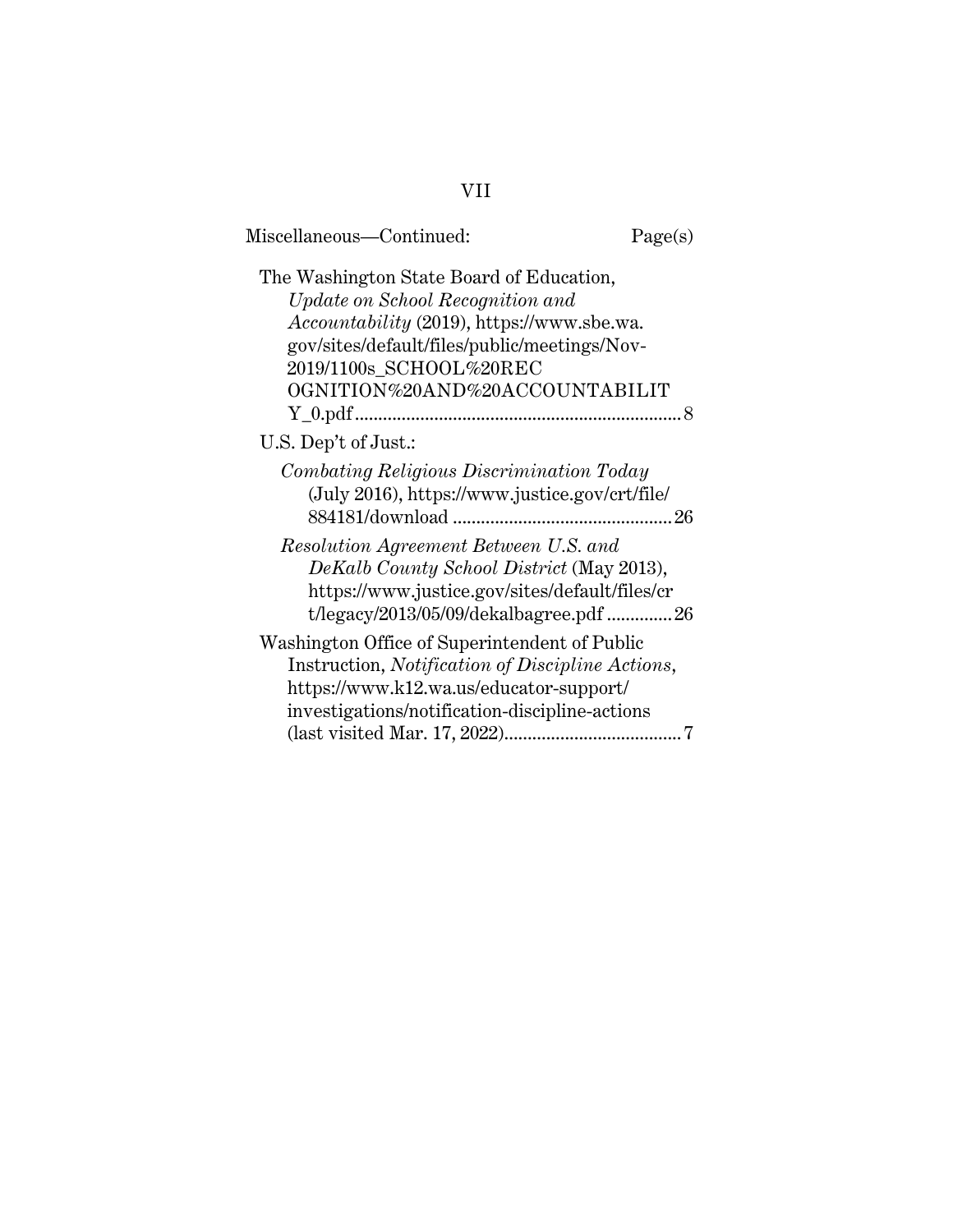# In the Supreme Court of the United States

NO. 21-418

JOSEPH A. KENNEDY, PETITIONER

*v.* 

BREMERTON SCHOOL DISTRICT

*ON WRIT OF CERTIORARI TO THE UNITED STATES COURT OF APPEALS FOR THE NINTH CIRCUIT*

## BRIEF FOR THE WASHINGTON STATE SCHOOL DIRECTORS' ASSOCIATION AS AMI-CUS CURIAE IN SUPPORT OF RESPONDENTS

#### INTEREST OF AMICUS CURIAE[1](#page-8-1)

<span id="page-8-0"></span>Founded in 1922, the Washington State School Directors' Association (WSSDA) is a statewide association of all 1,477 locally elected school board directors from Washington State's 295 public school districts, including the Respondent, Bremerton School District. Washington's school districts serve more than 1.1 million students and employ more than 110,000 people. Nationwide, school districts like those represented by WSSDA

<span id="page-8-1"></span><sup>1</sup> Both parties have filed blanket consent to the filing of amicus curiae briefs. No counsel for any party authored this brief in whole or in part, and no person or entity, other than amicus curiae or its counsel, made a monetary contribution intended to fund the preparation or submission of this brief.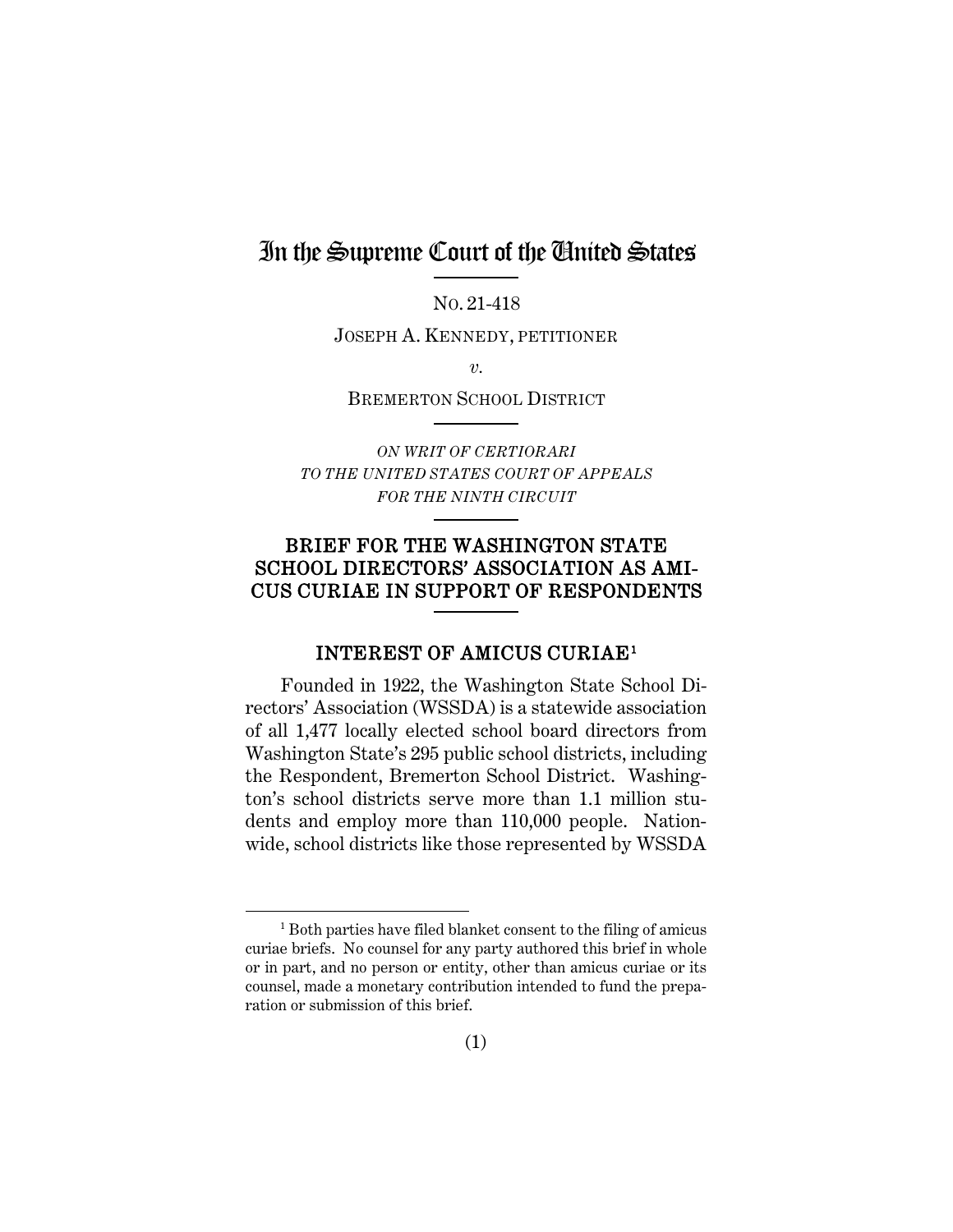employ over 6 million teachers and another approximately 6 million non-certificated staff, including paraprofessionals, custodians and other building maintenance personnel, school psychologists and social workers, bus drivers, and food service workers. Taken as a whole, public school districts are the nation's single largest government employer.

<span id="page-9-0"></span>In 1947, the Washington State Legislature, recognizing "[t]he public necessity for the coordination of programs and procedures pertaining to policy making and to control and management among the school districts of the state," authorized WSSDA as a state agency. 1947 Wash. Sess., ch. 169, § 1. WSSDA is governed by a board of directors drawn from, and elected by, its statewide membership. Wash. Rev. Code Ann. §§ 28A.345.020- .030. WSSDA promotes efficient and effective school district governance by, among other things, providing Washington's elected school board directors with a broad array of trainings, leadership development, model policies and procedures, and policy and legal guidance.

WSSDA is dedicated to the improvement of public education in America and has long been involved in advocating for a reasonable balance between the obligation of public schools to promote the efficiency of the public education system and the private interests of employees affected by governmental action. WSSDA regularly represents its members' interests before legislatures and courts and has participated as amicus curiae in many cases involving all aspects of public education, including the Ninth Circuit's decision below.

Amicus submit this brief to emphasize the significant adverse impact that reversing the Ninth Circuit's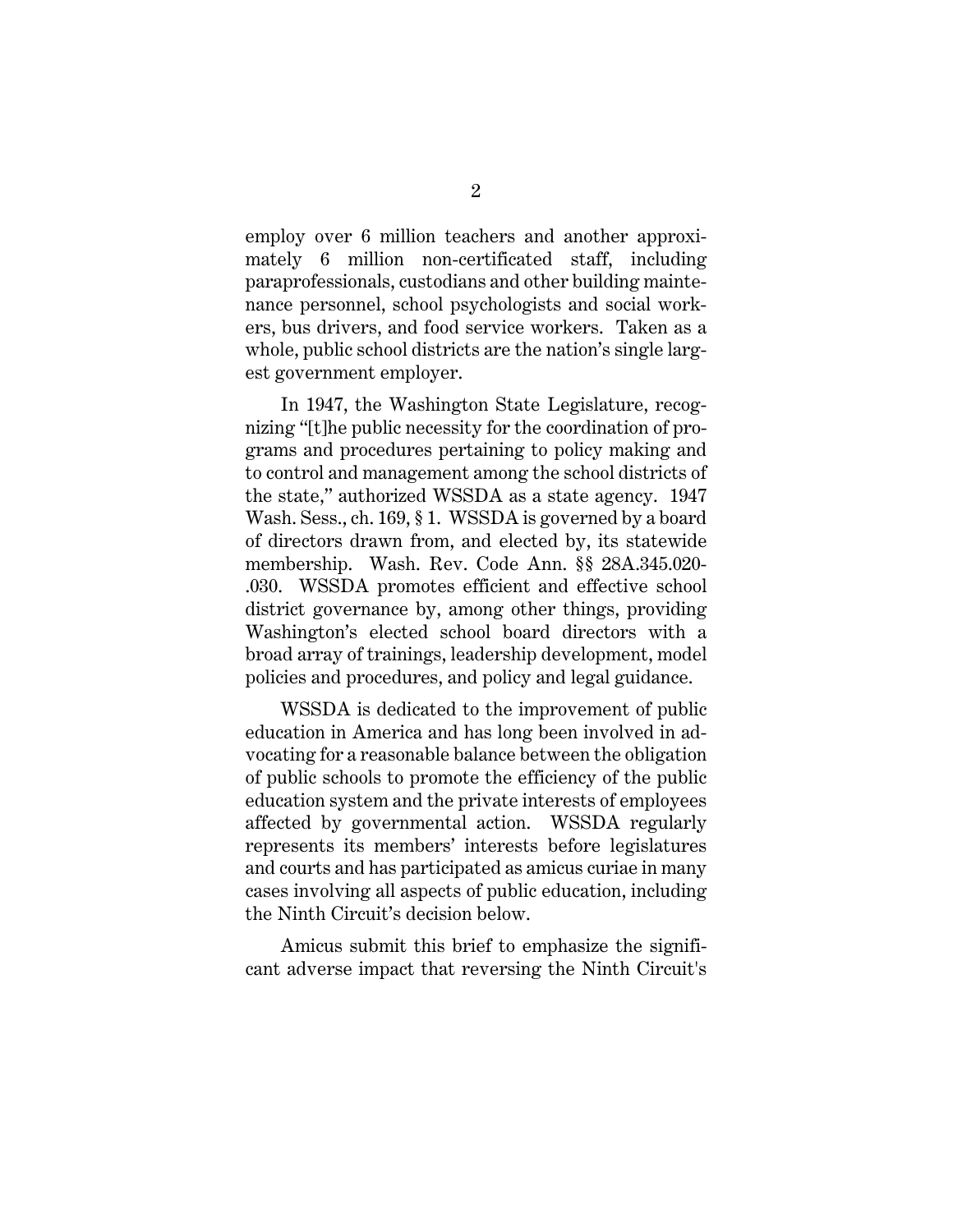decision would have on the operation of our nation's public schools, including the schools in Washington State.

#### <span id="page-10-2"></span><span id="page-10-1"></span>SUMMARY OF THE ARGUMENT

<span id="page-10-0"></span>The framework established by this Court in *Garcetti*  v. *Ceballos*, 547 U.S. 410 (2006), to balance the First Amendment interests of public employees with the needs of public employers to control their own messages, properly applies to this case. Petitioner's statements and communicative actions were spoken aloud, visible to and inclusive of students and other school community members while petitioner was on duty during a schoolsponsored event held on school grounds. Petitioner therefore gained access, authority, and an audience only available to him because of his public employment; as a result, the school district—petitioner's employer—had both an interest and need to exercise control over his behavior. There can be little doubt that had petitioner, immediately after the game with players gathered around him, used his coaching position to advocate for drug use, or something else contrary to school policy, the school would have had authority under *Garcetti* to discipline him—even though such speech would be protected by the First Amendment were he speaking outside the context of his employment. The school district's interest in controlling the message of its employees within the scope of their employment remains the same regardless of the topic or motivation of that speech.

A public school district's instructional employees speak for their employer as part of their everyday duties. Unlike other public employees, moreover, they often speak to a captive student audience. While school district employers generally have no interest in regulat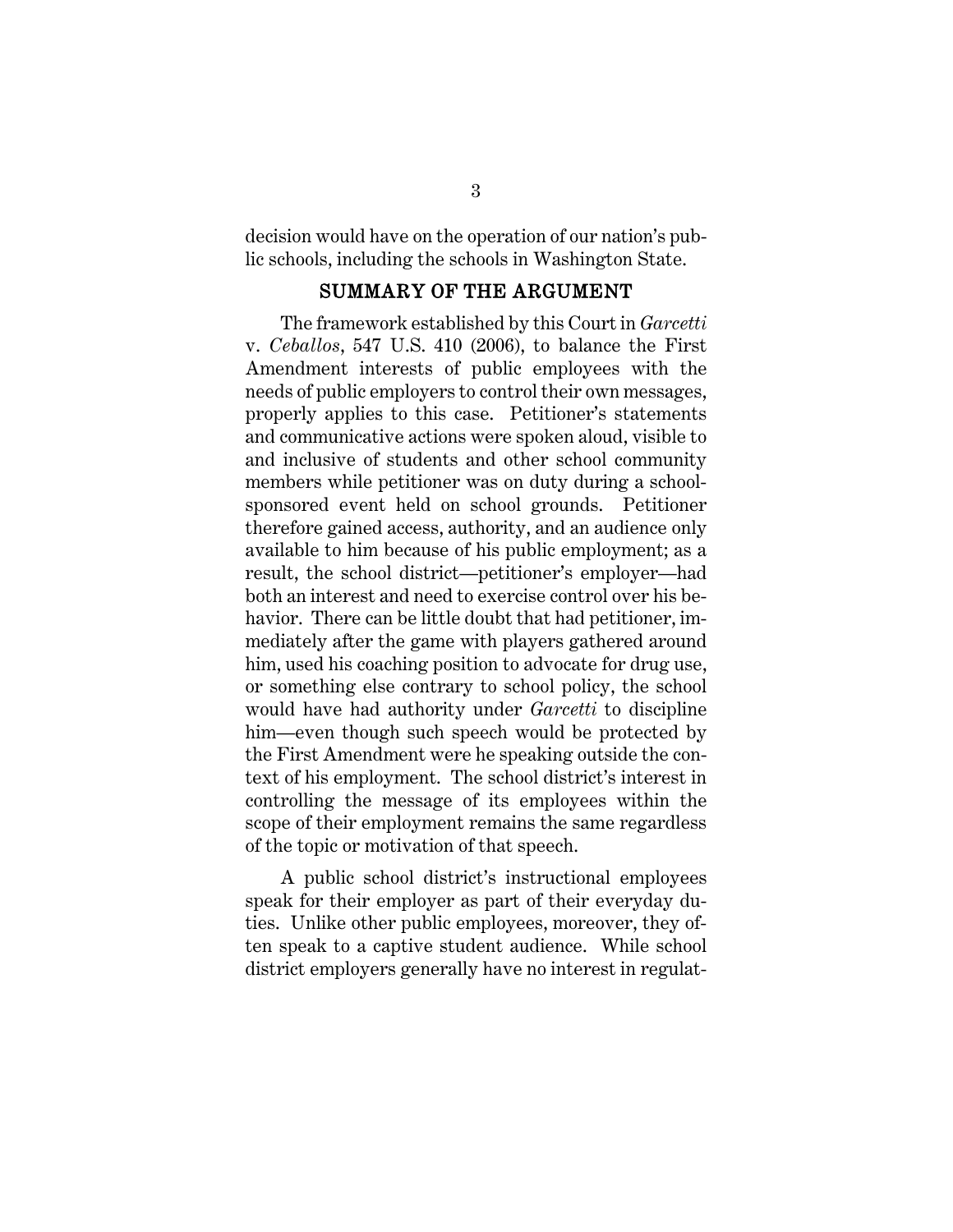ing the religious or other constitutionally protected personal speech of their employees, that is not true when speech is communicated in conjunction with the employees' duties. Those duties, which include teaching the curricula set by school districts, are integral to the educational mission of public schools.

This Court in *Garcetti* created an effective and appropriate rule governing whether and when public employers can regulate the speech of public employees. *Garcetti* already applies to speech—including political and religious speech—that deserves the highest level of First Amendment protection. There is no basis for carving out a religious-speech exception to *Garcetti* to provide *more* protection for such speech than for all non-religious speech, no matter how important. Nor would it be useful to do so. To the contrary, preventing school districts from controlling what public employees teach and how they interact with students—whenever these employees articulate a religious basis for doing so would create an unworkable system and expose school districts to liability for actions they are forbidden to control.

#### ARGUMENT

## <span id="page-11-1"></span><span id="page-11-0"></span>I. THE *GARCETTI* TEST APPROPRIATELY BALANCES FIRST AMENDMENT CONCERNS FOR PUBLIC EM-PLOYEES ENGAGED IN PUBLIC DUTIES

In *Garcetti* v. *Ceballos*, 547 U.S. 410, 421-422 (2006), this Court created a test for all speech that appropriately balances the First Amendment concerns of public employees with the needs of their employers. This test already addresses the exact situation presented in this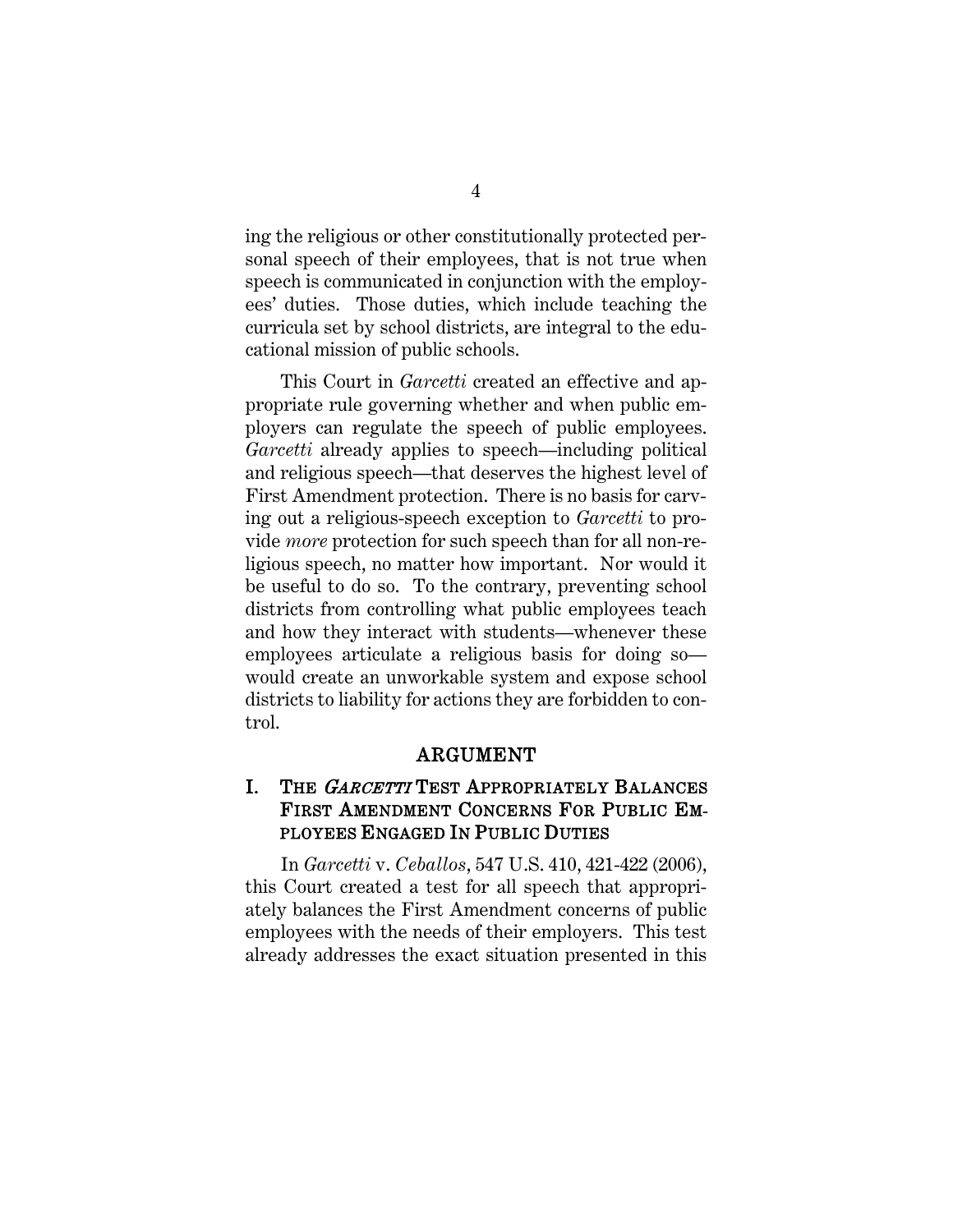case: when and how public employers, like school districts, may regulate the religious speech of public employees. Under that test, First Amendment protection applies only where public employees are speaking as private citizens, rather than as part of their official duties.

<span id="page-12-1"></span><span id="page-12-0"></span>As this Court has made clear, the First Amendment's Free Speech Clause protects *all* speech, both religious and non-religious. "[P]rivate religious speech, far from being a First Amendment orphan, is as fully protected under the Free Speech Clause as secular private expression." *Capitol Square Rev. & Advisory Bd.* v. *Pinette*, 515 U.S. 753, 760 (1995) (citations omitted). Accordingly, "private religious speech [has been treated] on an equal basis with secular speech." *American Legion* v. *Am. Humanist Ass'n*, 139 S. Ct. 2067, 2093 (2019) (Kavanaugh, J., concurring) (noting religious and secular speech are treated equally in the context of public forums). Because highly protected speech, whether religious or non-religious, is treated the same, the constraints that apply to secular speech in a governmentcreated context must also apply to religious speech.

<span id="page-12-2"></span>Consequently, regardless of whether speech is political, religious, or something else, the First Amendment's free speech protections for public employees apply only when a public employee is engaged in speech as a private citizen, rather than as part of their public duties. *Garcetti*, 547 U.S. at 421-422; see also *Pickering* v. *Bd. of Educ. of Twp. High Sch. Dist. 205*, 391 U.S. 563, 568 (1968). This framework allows a public employer, like a school district, to control the messages of its employees within the context of their employment, which is critical for the employer's ability to perform its vital functions. After all, public employers "hire employees to help do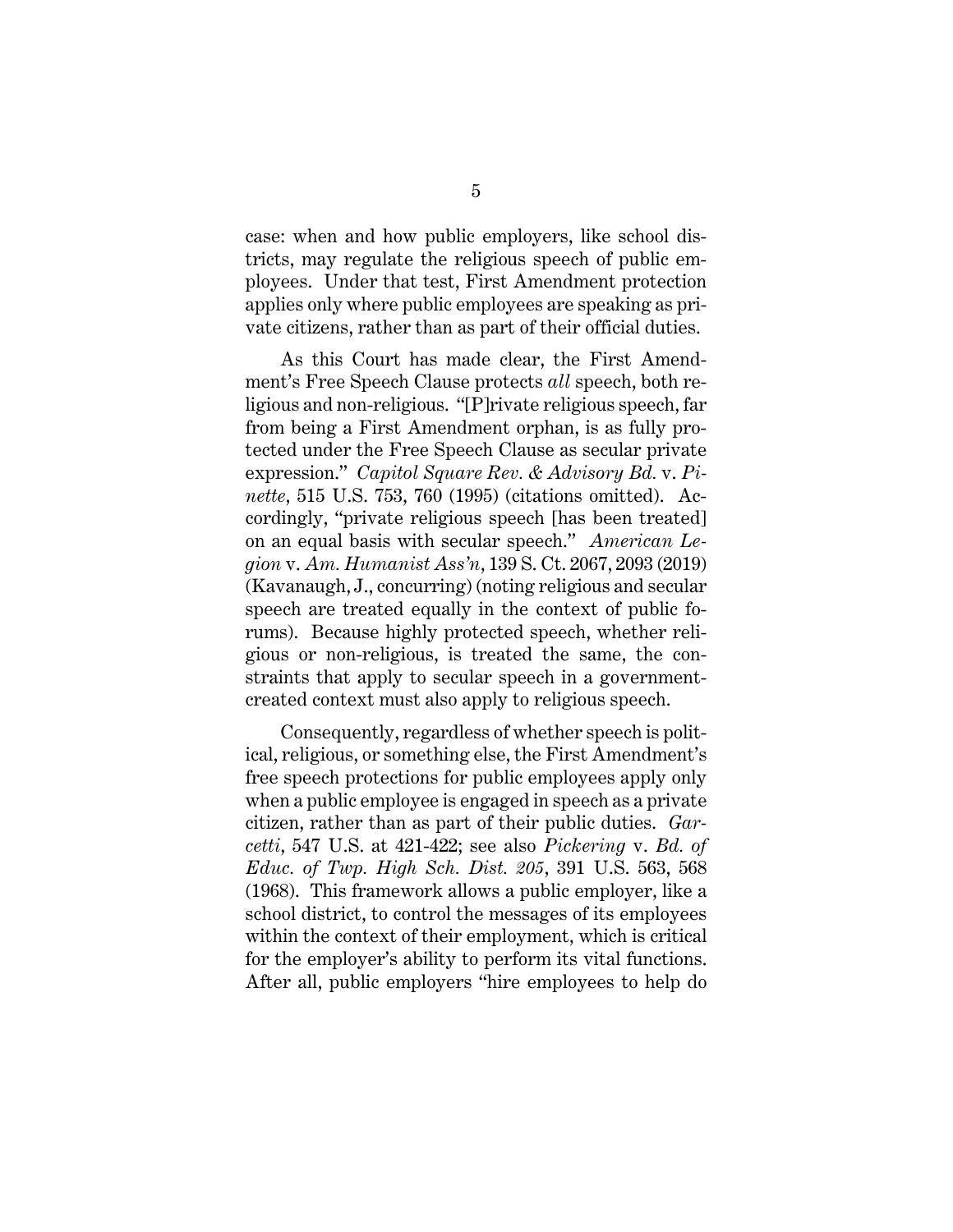<span id="page-13-4"></span>those tasks as effectively and efficiently as possible," and, therefore, when an employee "begins to do or say things that detract from the agency's effective operation, the government employer must have some power to restrain [him or] her." *Waters* v. *Churchill*, 511 U.S. 661, 675 (1994) (plurality opinion). Critically, the *Garcetti* framework strikes an appropriate balance by preserving "the liberties [that] employees enjoy in their capacities as private citizens" while off-duty. *Garcetti*, 547 U.S. at 419.

<span id="page-13-3"></span><span id="page-13-2"></span><span id="page-13-1"></span><span id="page-13-0"></span>In the context of our nation's public schools, the *Garcetti* test allows school districts to swiftly discipline or terminate employees who put student education at risk by failing to execute their responsibilities in the manner prescribed by public officials. Such authority is consistent with case law that has long recognized the power of school districts to control their policies and rules governing the employment and retention of teachers and school staff. See, *e.g., Milliken* v. *Bradley*, 418 U.S. 717, 741 (1974) (Powell, J., concurring); *Arnett* v. *Kennedy*, 416 U.S. 134, 168 (1974). In fact, a school district's educational control is of such crucial importance that Justice Frankfurter noted that three of the four "essential freedoms" of a public educational institution were "to determine for itself on academic grounds who may teach, what may be taught, [and] how it shall be taught." *Sweezy* v. *New Hampshire*, 354 U.S. 234, 263 (1957) (Frankfurter, J., concurring). Not only is the *Garcetti* test necessary for maintaining an appropriate degree of control by school districts over their employees, it protects school districts (and taxpayers) from undue First Amendment claims because school districts "could not function if every employment decision became a constitutional matter." *Connick* v. *Myers*, 461 U.S. 138, 143 (1983). The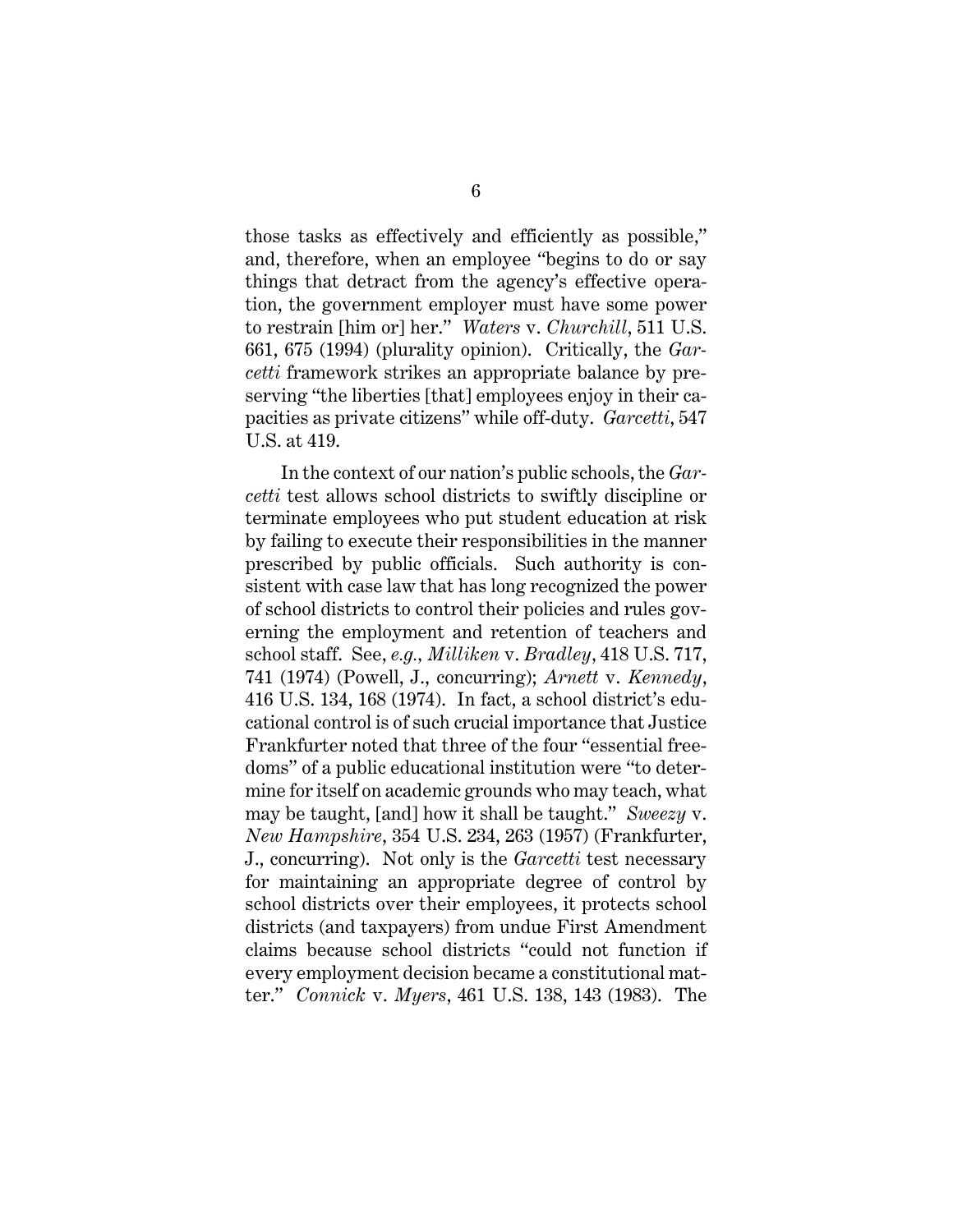authority and clarity offered by *Garcetti* and its progeny are therefore essential for school districts and other public employers nationwide.

 The *Garcetti* framework, and the stability it provides, is even more important for public school districts in an era of budget shortfalls. Public school districts rely on limited governmental resources, which must be carefully allocated to pay for, among other things: safe and adequate educational facilities, quality instructional materials and programs, competitive compensation to attract qualified teachers and staff, and other operating expenses necessary for maintaining quality schools. Like all employers, public school districts incur significant legal expenses defending against employee lawsuits. For example, in 2019-2020, Seattle Public Schools, the largest public school district in Washington State, spent \$4,878,654 on districtwide legal costs, including employee-related suits, despite having fewer than 11,000 public employees. Seattle Public Schools, *2021- 2022 Adopted Budget* 58, 13 https://www.seattleschools.org/wp-content/uploads/2021/08/adopted22.pdf (last visited Mar. 22, 2022). Public school districts still expend substantial resources related to employee mis-conduct even when lawsuits fail to materialize.<sup>[2](#page-14-2)</sup> Frequently, these funds come from a school district's general revenue treasury, the category of unrestricted mon-

<span id="page-14-2"></span><span id="page-14-1"></span><span id="page-14-0"></span><sup>2</sup> Washington State conducted approximately 207 investigations resulting in educators' licenses being surrendered, suspended, or revoked in the five-year period beginning in 2012. Washington Office of Superintendent of Public Instruction, *Notification of Discipline Actions*, https://www.k12.wa.us/educator-support/investig ations/notification-discipline-actions (last visited Mar. 17, 2022).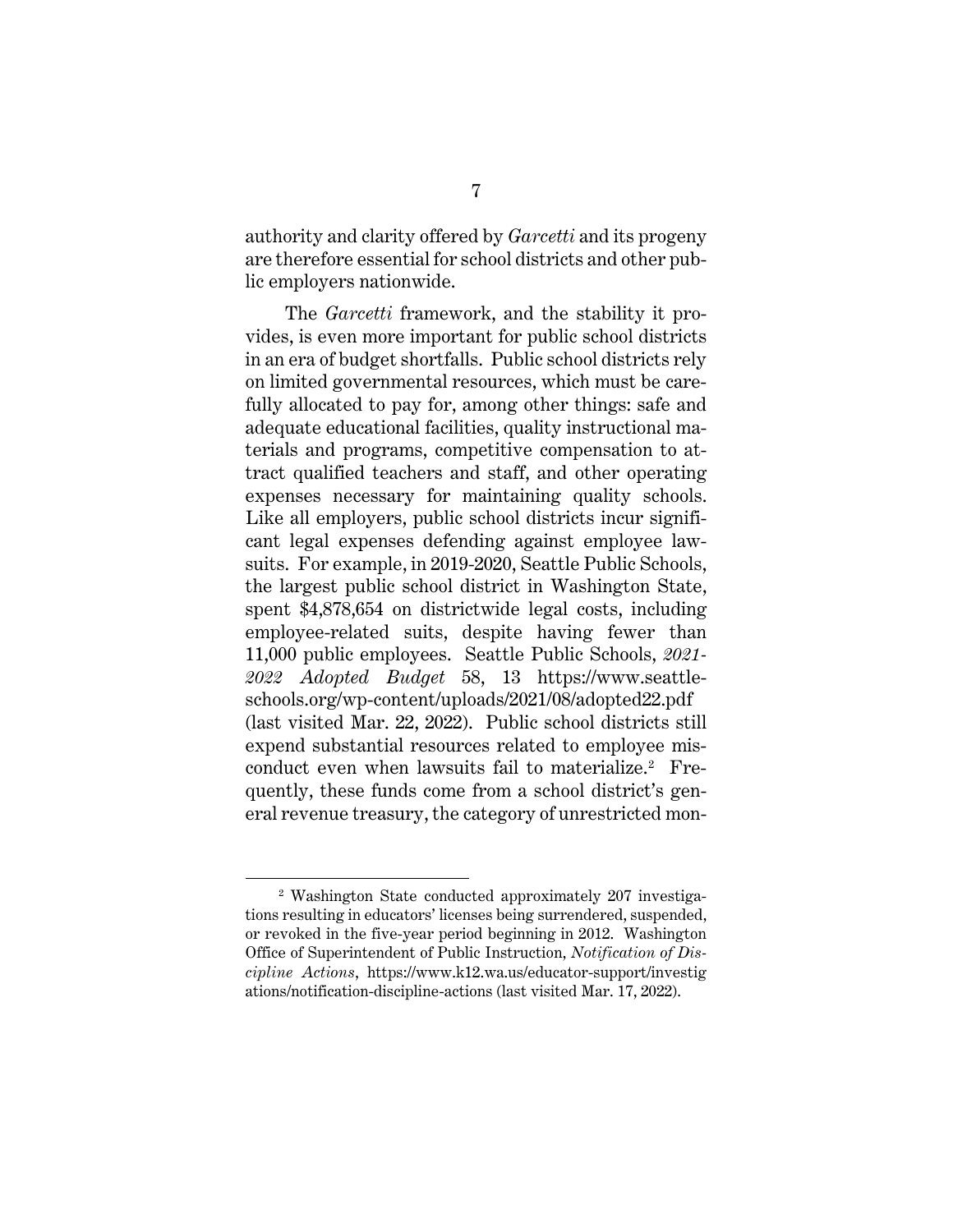<span id="page-15-3"></span>ies usually directly tied to instructional resources, including textbooks, educational programming, and teacher salaries. See, *e.g.*, *id.* at 6, (noting that in 2021- 2022 legal costs, in addition to other aspects of "Central Administration," amount to 6.1% of the Seattle Public School's General Fund, or roughly \$68.5 million, while teaching activities and support amount to approximately 71% of the General Fund, or roughly \$798 million).

<span id="page-15-4"></span><span id="page-15-2"></span><span id="page-15-1"></span><span id="page-15-0"></span>School districts are also increasingly subject to higher expectations from both taxpayers and the federal government, further underscoring the need for public school districts to maintain control of their messages and their employees. See, *e.g.*, Frank T. Brogan, Assistant Sec'y for Elementary and Secondary Educ., U.S. Dep't of Educ., *Dear Colleague Letter: State Plan Amendments, School Identification, Reporting, and Technical Assistance* (Oct. 24, 2019), https://www2.ed.gov/adm ins/lead/account/stateplan17/schoolidandamendments10 2419.pdf. Every state has passed some form of performance-based accountability—setting the standards for content to be taught in the classroom, state-wide testing, targets for student outcomes, and critically, sanctions or remedial supports that are put in place if those outcomes do not meet expectations. See, *e.g.*, Wash. Rev. Code Ann. § 28A.305.130 (the Washington State Board of Education's purpose includes the "implement[ation of] a standards-based accountability framework"); The Washington State Board of Educ., *Update on School Recognition and Accountability* 20-30 (2019), https://www.sbe.wa.gov/sites/default/files/public/meeti ngs/Nov-2019/1100s\_SCHOOL%20RECOGNITION% 20AND%20ACCOUNTABILITY\_0.pdf (discussing accountability measures). Performance-based accountability at the state level is also a linchpin of the Every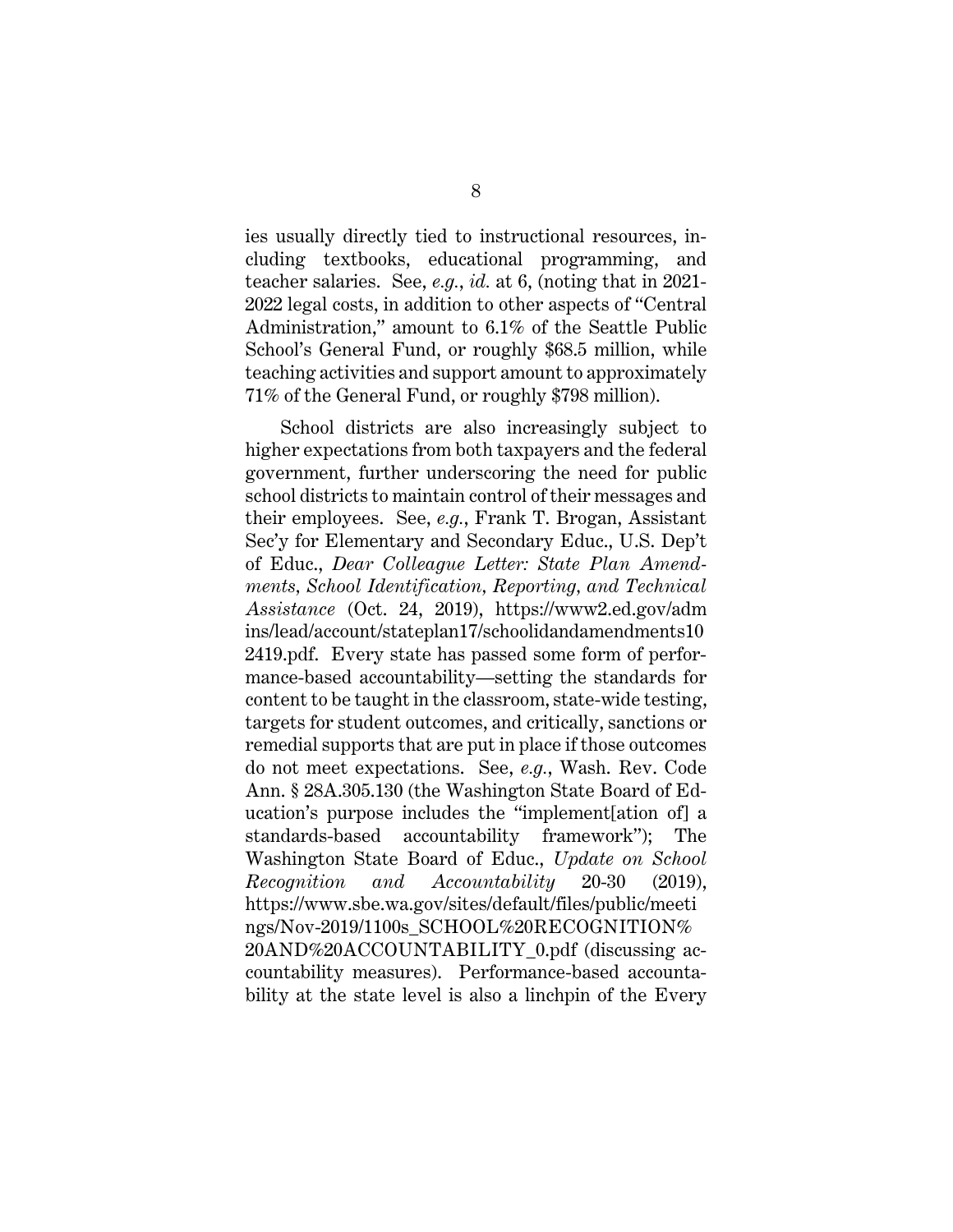Student Succeeds Act, 20 U.S.C. 6301 *et seq.* (2015). Because academic achievement is inextricably tied to classroom instruction, this accountability presumes that school districts can effectively manage employees and the messages conveyed to students.

<span id="page-16-0"></span>Of course, teachers and coaches have the right to exercise their religious beliefs when they are acting privately and not in their roles as public employees in leading students. *Cf. Tinker* v. *Des Moines Indep. Cmty. Sch. Dist.*, 393 U.S. 503, 506 (1969). Indeed, *Garcetti*, as well as the Ninth Circuit's decision below, permits public employees to engage in a robust range of religious expression while on campus. Among other things, employees may: discuss their religious views with colleagues near the water cooler in the teachers' lounge, verbally acknowledge their religious identities (*e.g.*, Catholic, Muslim, Jewish, atheist, etc.) to students if asked, pray privately before a meal or during a designated break from supervisory duties, or wear religious symbols that do not interfere with their duties.

Nonetheless, once an employee's speech becomes government speech that bears the government's imprimatur and influences students, such as when a teacher speaks in the classroom or a coach interacts with players on the football field, school districts must be able to regulate the employees' conduct in order to fulfill their educational mission. The Free Exercise rights of individual public employees should not be permitted to undermine a public institution's ability to carry out its mandate.

The *Garcetti* test therefore strikes an appropriate balance: teachers and coaches are entitled to exercise their personal religious beliefs when they are acting pri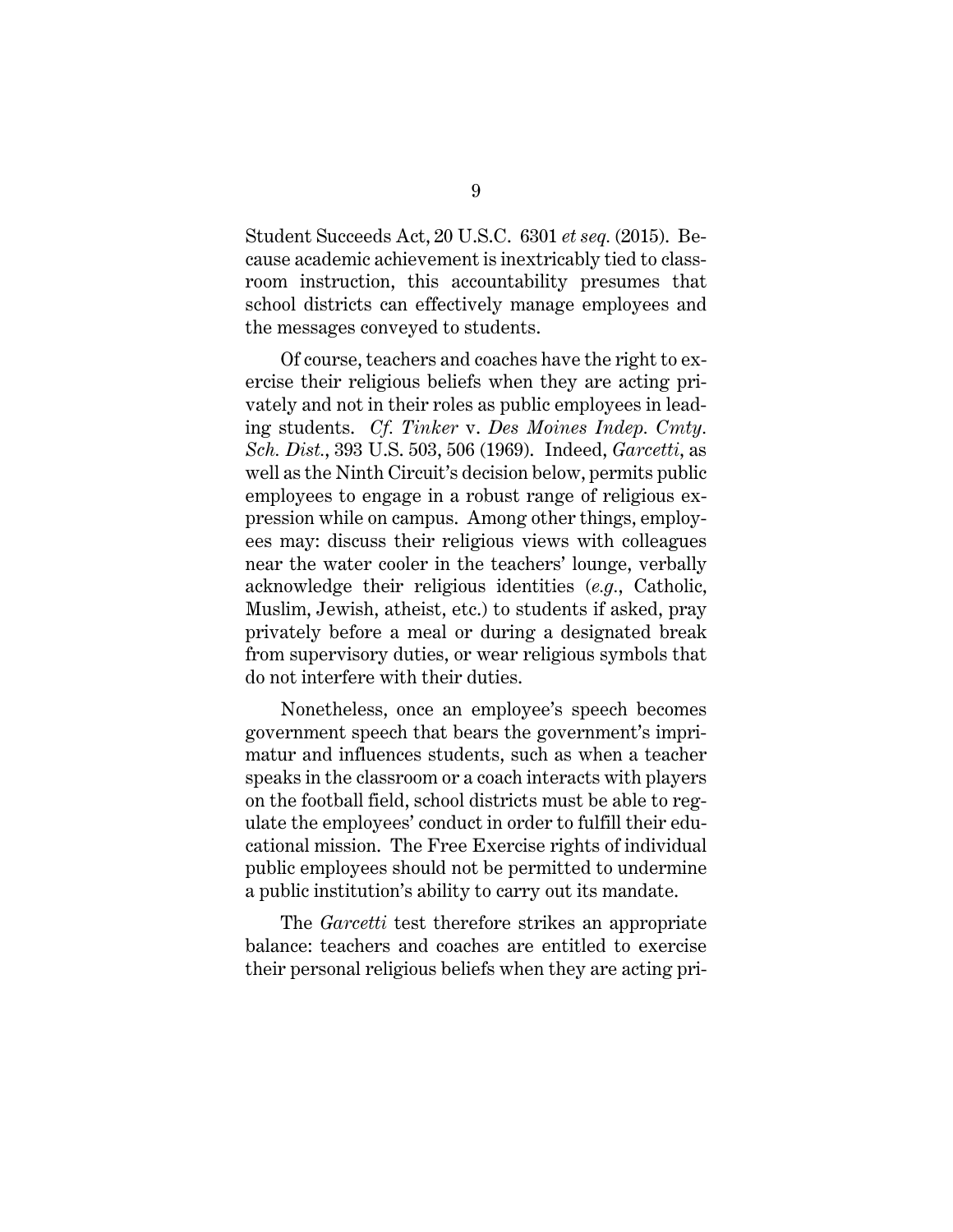vately, but not when they are acting in their roles as public employees in leading and teaching students. Permitting teachers or coaches to lead prayers within the conduct of their public duties would frustrate the school district-employer's ability to communicate its own message, risk coercing students to participate, and potentially expose school districts to liability for religious discrimination.

### <span id="page-17-0"></span>II. WITHIN THE CONTEXT OF FIRST AMENDMENT SPEECH PROTECTION, THERE SHOULD NOT BE SPECIAL TREATMENT FOR RELIGIOUS SPEECH AS OPPOSED TO ALL OTHER SPEECH

<span id="page-17-2"></span>This Court's jurisprudence has consistently treated all forms of highly protected speech, including religious and political speech, equally, providing each with the highest form of First Amendment protection. As this Court has explained, "[c]ore political speech occupies the highest, most protected position" under the First Amendment. See, *e.g.*, *R.A.V.* v. *City of St. Paul,* 505 U.S. 377, 422 (1992) (Stevens, J., concurring). In turn, "private religious speech \* \* \* is as fully protected under the Free Speech Clause as secular private expression." *Capitol Square Rev. & Advisory Bd.* v. *Pinette*, 515 U.S. 753, 760 (1995) (citations omitted).

<span id="page-17-1"></span>Creating a religious-speech exception to *Garcetti* would upset this longstanding balance by prioritizing religious speech over *all* other forms of speech, including the most highly protected political speech. Such a carveout would create an unworkable system that would unduly burden school districts across the United States. Among other things, this would prevent school districts from exercising control over what teachers teach and how public employees interact with students while on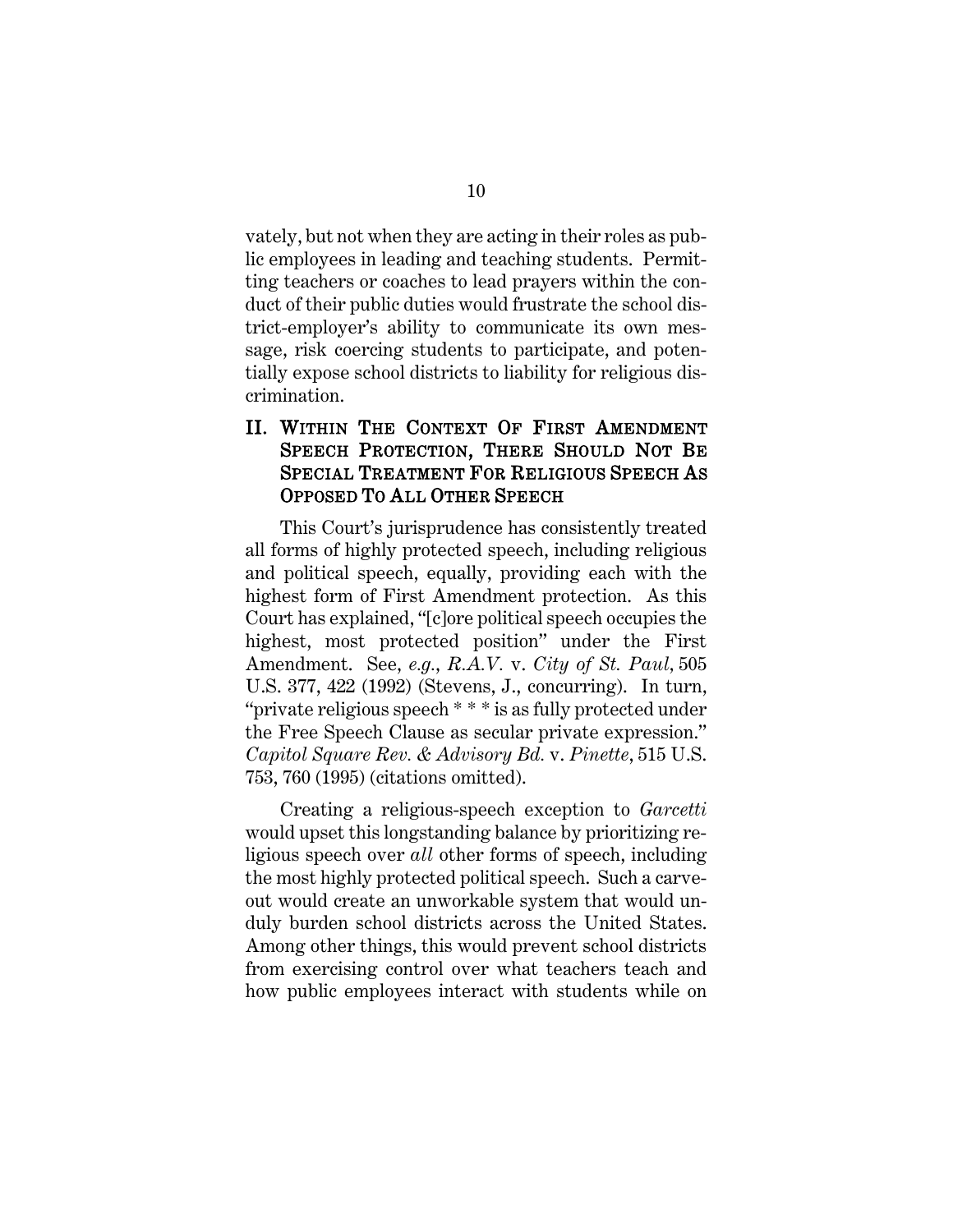campus or in the classroom. Such an exception would also put school districts at heightened risk of legal liability by constitutionalizing employment disputes and hampering the ability of school districts to police discriminatory conduct by public employees—so long as those employees claim to be engaged in religious exercise.

#### <span id="page-18-0"></span>A. This Court has Wisely Provided Equal First Amendment Protection to All Forms of Highly Protected Speech, Including Both Political and Religious Speech

All forms of highly protected speech are entitled to equal protection under the First Amendment, particularly in the context of government employers (such as school districts) and employees. See pp. 4-9, *supra*.

<span id="page-18-3"></span><span id="page-18-2"></span><span id="page-18-1"></span>This Court has long declined to prioritize certain First Amendment rights over others. For example, this Court has treated the Free Speech Clause and the Petition Clause "with equal force," even though these rights may differ "in their mandate or their purpose and effect." *Borough of Duryea, Pa.* v. *Guarnieri*, 564 U.S. 379, 388-389 (2011). Such equal treatment is based in part on the fact that the United States' different First Amendment rights were "inspired by the same ideals of liberty and democracy," which have made these rights "inseparable" from one another. See *McDonald* v. *Smith*, 472 U.S. 479, 485 (1985). These rights include "[t]he Free Exercise Clause[, which] embraces a freedom of conscience and worship \* \* \* parallel[ed by] the speech provisions of the First Amendment." See *Lee* v. *Weisman*, 505 U.S. 577, 591 (1992). Accordingly, as this Court has recognized time and time again, "there is no sound basis for granting greater constitutional protection" to certain First Amendment clauses than "other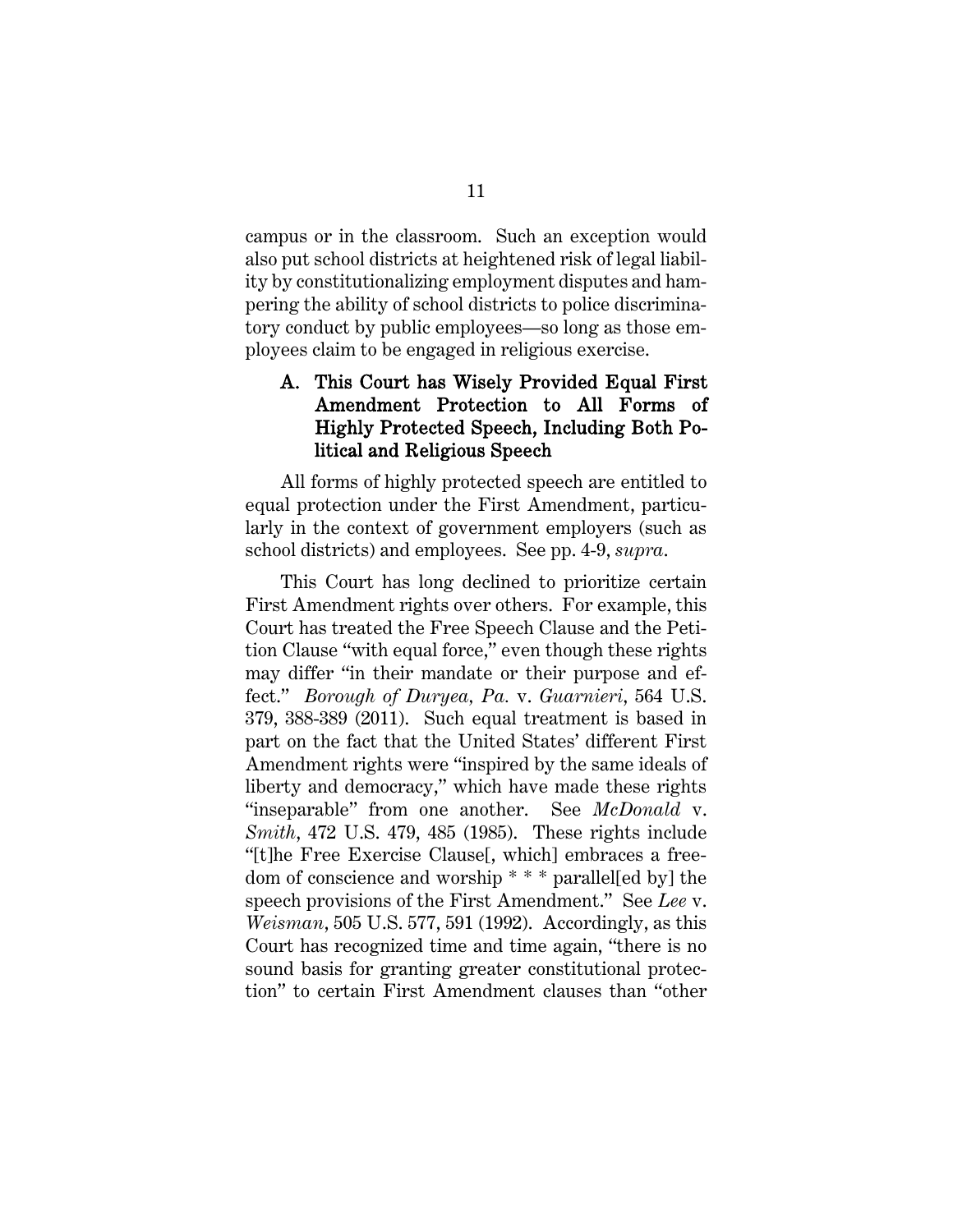<span id="page-19-3"></span>First Amendment expressions." See *McDonald*, 472 U.S. at 485. A different approach would establish, "among first amendment expression rights, a hierarchy of labels," something which "[t]he Supreme Court [has] emphatically eschewed establishing." *Griffin* v. *Thomas*, 929 F.2d 1210, 1213 (7th Cir. 1991).[3](#page-19-5)

<span id="page-19-4"></span><span id="page-19-1"></span>Protecting religious speech *more* than other speech, such as political speech, would contradict the longstanding understanding of this Court that political speech is at the core of the First Amendment, and thus entitled to the highest level of protection. As this Court observed in *William* v. *Rhodes*, 393 U.S. 23, 32 (1968), political debate "is at the core of our electoral process and of the First Amendment freedoms." And just this term, this Court reiterated that, "'[w]hatever differences may exist about interpretations of the First Amendment, there is practically universal agreement' that it was adopted in part to 'protect the free discussion of governmental affairs.' " *Houston Cmty. Coll. Sys.* v. *Wilson*, No. 20- 804, 2022 U.S. LEXIS 1671, at \*16 (2022) (quoting *Mills* v. *Alabama*, 384 U. S. 214, 218 (1966)). A religiousspeech exception to *Garcetti* would instead mean that political speech is *not* entitled to the highest level of First Amendment protection. But there is no basis for

<span id="page-19-5"></span><span id="page-19-2"></span><span id="page-19-0"></span><sup>3</sup> Contrary to petitioner's claims, a majority of this Court has never held that religious speech should receive more protection than all non-religious speech—even speech, such as political speech, calling for the highest level of First Amendment protection. Compare *Capitol Square Rev. & Advisory Bd.* v. *Pinette,* 515 U.S. 753, 760 (1995) (majority opinion emphasizing that private religious speech is "as fully protected under the Free Speech Clause as secular private expression"), with *id.* at 767 (plurality opinion remarking that private religious expression may "receive preferential treatment under the Free Exercise Clause").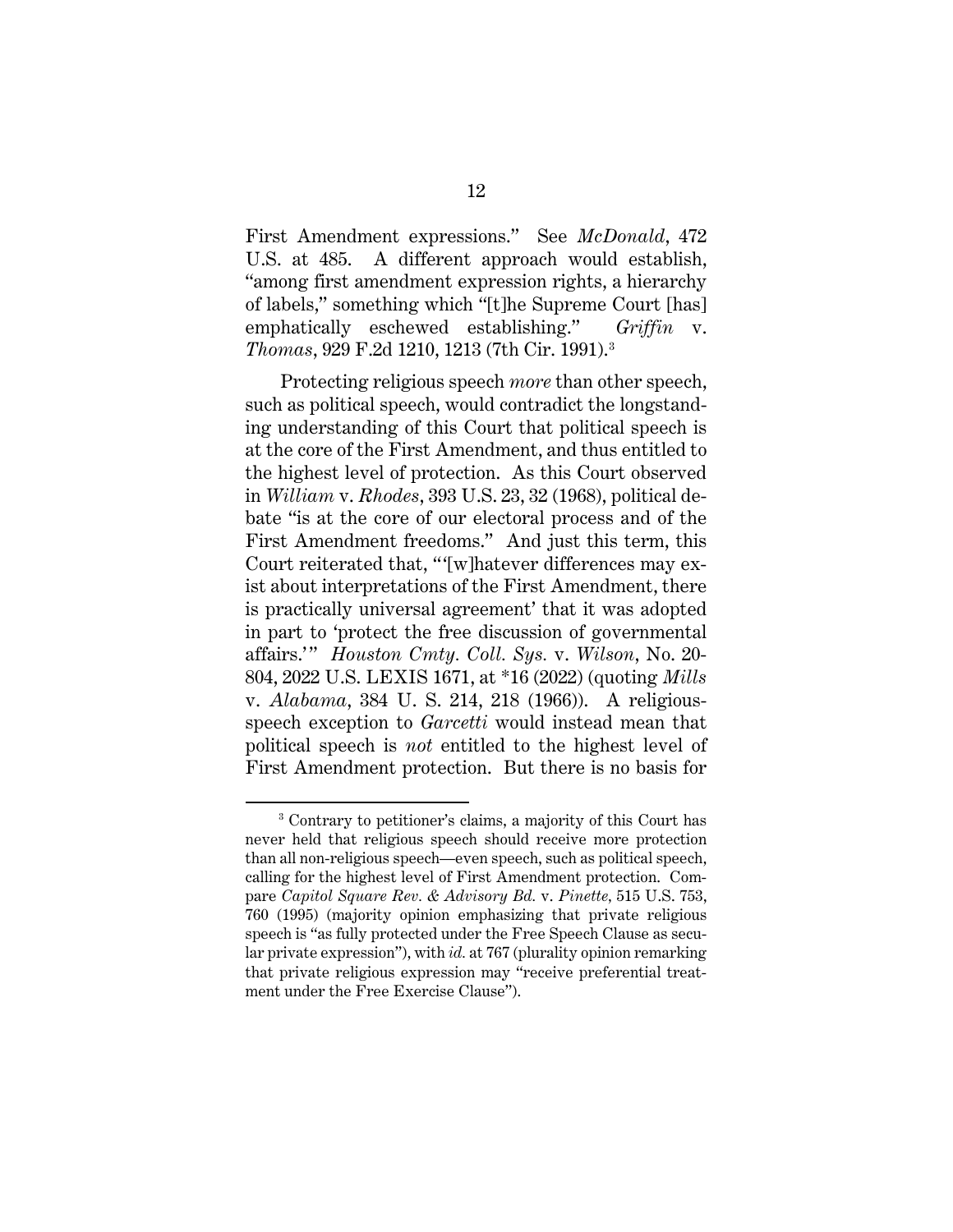such a holding in the Constitution, this Court's case law, or even the understanding of the framers. *Cf. Federalist No. 51* (James Madison) ("In a free government the security for civil rights must be the same as that for religious rights.").[4](#page-20-3)

<span id="page-20-0"></span>Elevating certain First Amendment rights over others is not only unmoored from our Constitution's text and history, it would be impractical. After all, "[a] different rule for each First Amendment claim would \* \* \* add to the complexity and expense of compliance with the Constitution" and "burden the exercise of legitimate authority." *Guarnieri*, 564 U.S. at 393, 391. Relevant here, requiring public employers to delineate between different First Amendment claims, tests, and types of speech would overburden public school districts, which are already struggling to manage daily operations and fulfill a multitude of public missions. School administrators are not "lawyers" and "the law should not demand that they fully understand the intricacies of our First Amendment jurisprudence." *Morse* v. *Frederick*, 551 U.S. 393, 427 (2007) (Breyer, J., dissenting in part). After all, even federal courts, including this one, have struggled to discern which First Amendment right specifically applies in some contexts. See, *e.g.*, *Widmar* v. *Vincent*, 454 U.S. 263, 269 n.6 (1981) (finding no clear line between religious speech under the Free Exercise and Free Speech clauses, and cautioning that doing so would "inevitably [] entangle the State with religion in a manner forbidden by our cases").

<span id="page-20-3"></span><span id="page-20-2"></span><span id="page-20-1"></span><sup>4</sup> As discussed further below, such a distinction would not be administrable given that a speaker's position on almost any political topic can be informed or motivated by religious belief. See p. 17, *infra*.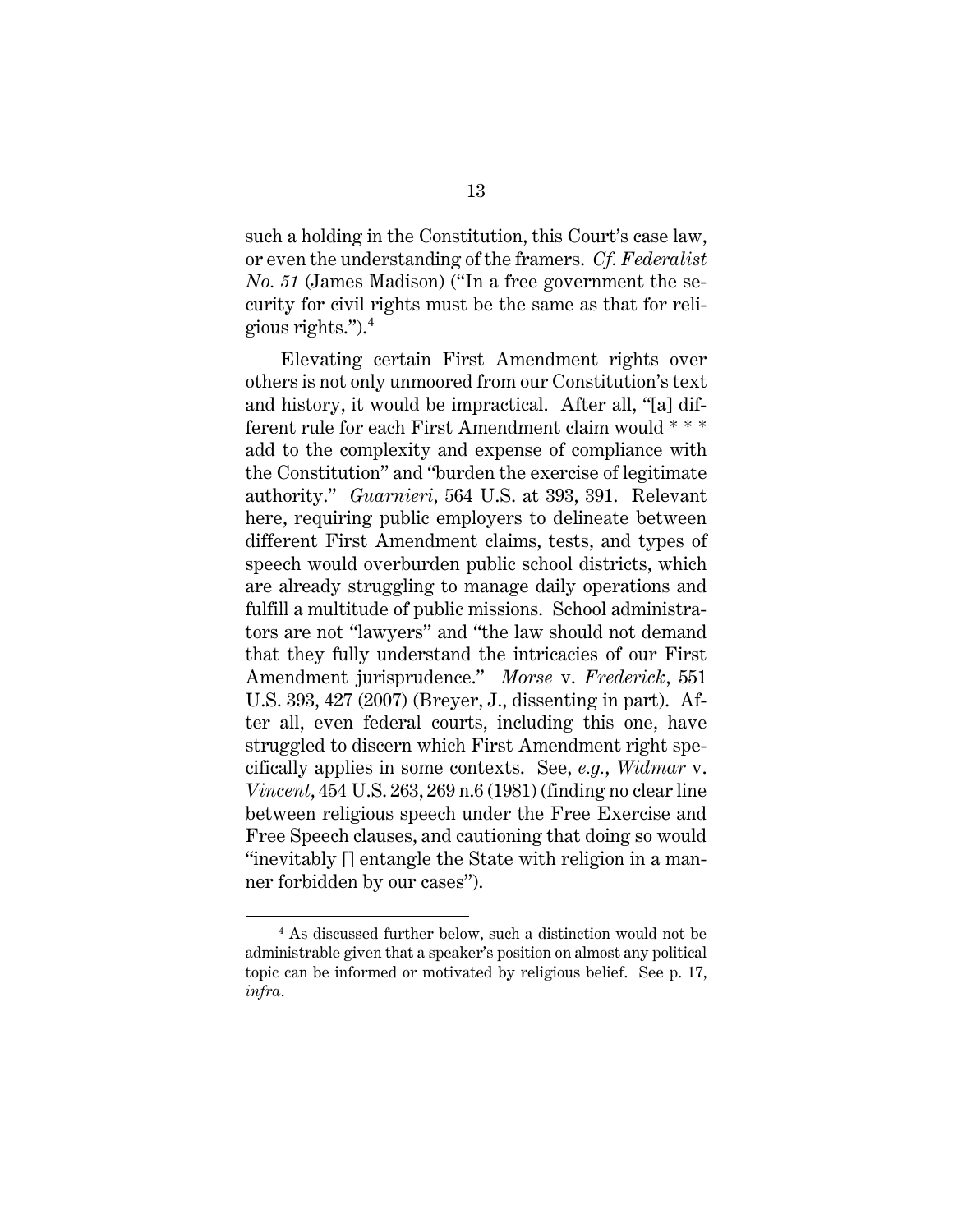<span id="page-21-1"></span><span id="page-21-0"></span>Complicating matters, injecting additional judicial scrutiny into employment matters could "raise serious federalism and separation-of-powers concerns" if courts were routinely asked to intervene in the employment decisions of public entities such as school districts. *Guarnieri*, 564 U.S. at 391; see also Paul Forster, *Teaching in a Democracy: Why the* Garcetti *Rule Should Apply to Teaching in Public Schools*, 46 Gonz. L. Rev. 687, 700- 701 (2011) ("The federal courts should not be made a 'super-personnel department' for teachers."). Public employers must "manage [their] internal affairs," "including working conditions, pay, discipline, promotions, leave, vacations, and terminations \* \* \* [b]udget priorities, personnel decisions, and substantive policies," but cannot do so effectively if faced with "invasive judicial superintendence." *Guarnieri*, 564 U.S. at 390-391. A religious-speech exception to *Garcetti* would do just that by interfering with the efficient administration of public entities, unduly complicating (and constitutionalizing) employment disputes, and requiring school administrators (for example) to become adjudicators of multiple arenas of constitutional law.

The rule in *Garcetti*, which is appropriate to protect the First Amendment rights of public employees engaged in political speech at the core of the First Amendment, is similarly appropriate to protect the First Amendment rights of those same employees engaged in religious speech. Regardless of whether an employee's speech is religious or non-religious, school district employers should have the power to regulate that speech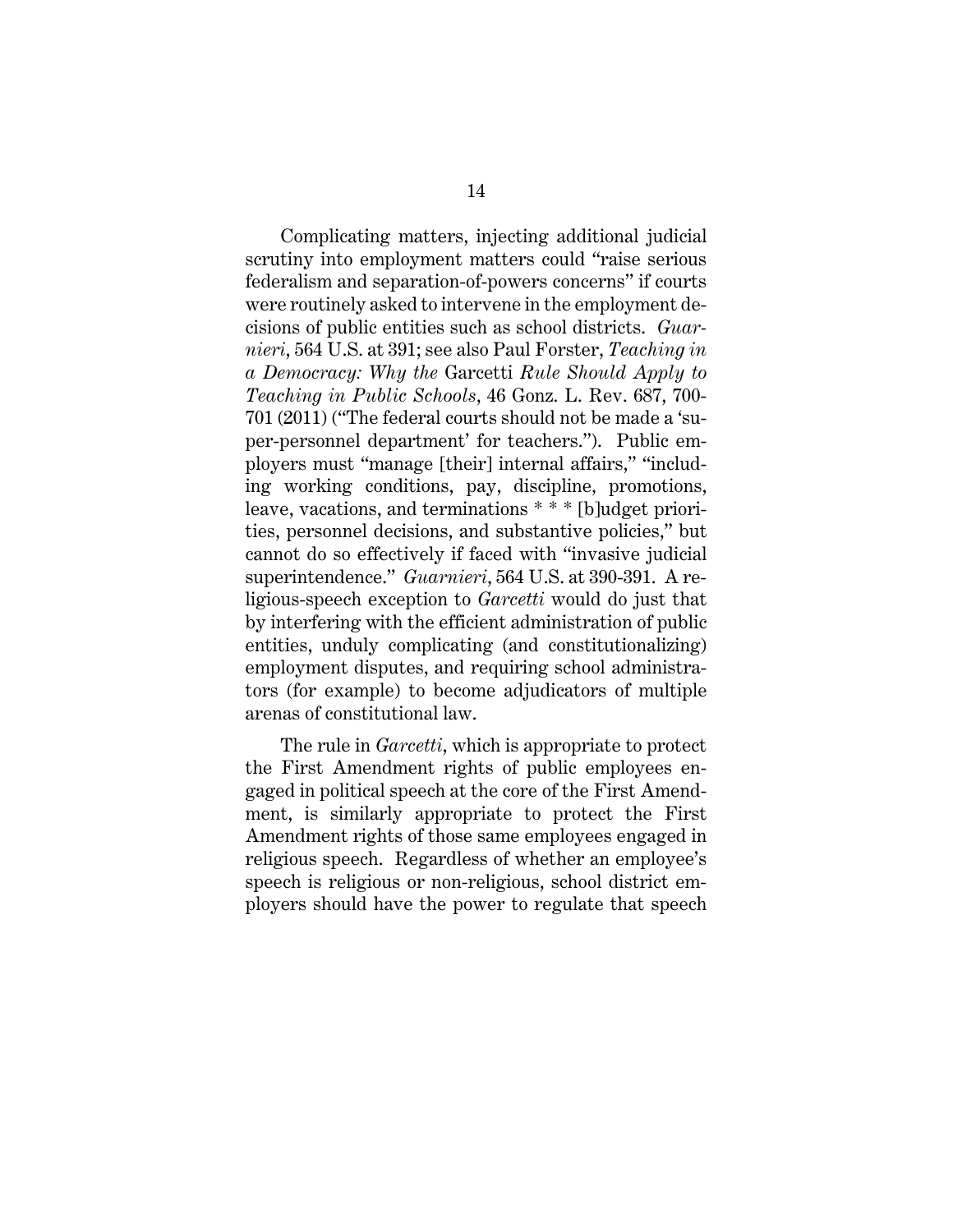while the employee is on duty, and when the speech is public, on campus, and involves students.<sup>[5](#page-22-3)</sup>

### <span id="page-22-0"></span>B. Creating a Carve-Out to Garcetti Whenever a Public School Employee Claims to Be Engaged in Religious Exercise Would Be Unworkable

Carving out speech that an employee claims as religious exercise from *Garcetti* would be unworkable, for at least three reasons. First, school districts need to be able to exercise appropriate control over curricula, teachers, and coaches, so as not to muddy the district's own message. Second, school districts need to regulate employee speech to ensure that students are not exposed to religious coercion. And third, creating a *Garcetti* carve-out for religious speech would require school districts to permit all religious speech engaged in by public employees, regardless of the speaker or how inconsistent the speech is with the district's curriculum.

## <span id="page-22-2"></span>1. School Districts Need to Be Able to Control Their Curricula and Message

<span id="page-22-1"></span>As this Court has recognized, the state "has a vital concern" in what teachers teach, as they are "shap[ing] the attitude of young minds towards the society in which they live." See *Shelton* v. *Tucker*, 364 U.S. 479, 485 (1960). States and school districts therefore unquestion-

<span id="page-22-3"></span><sup>&</sup>lt;sup>5</sup> Though the school district is correct that religious speech may violate the Establishment Clause (which political speech would not), this brief does not argue that a school district must regulate religious speech *more* heavily than other types of protected speech, only that schools must be able to regulate religious speech to the same degree as political speech.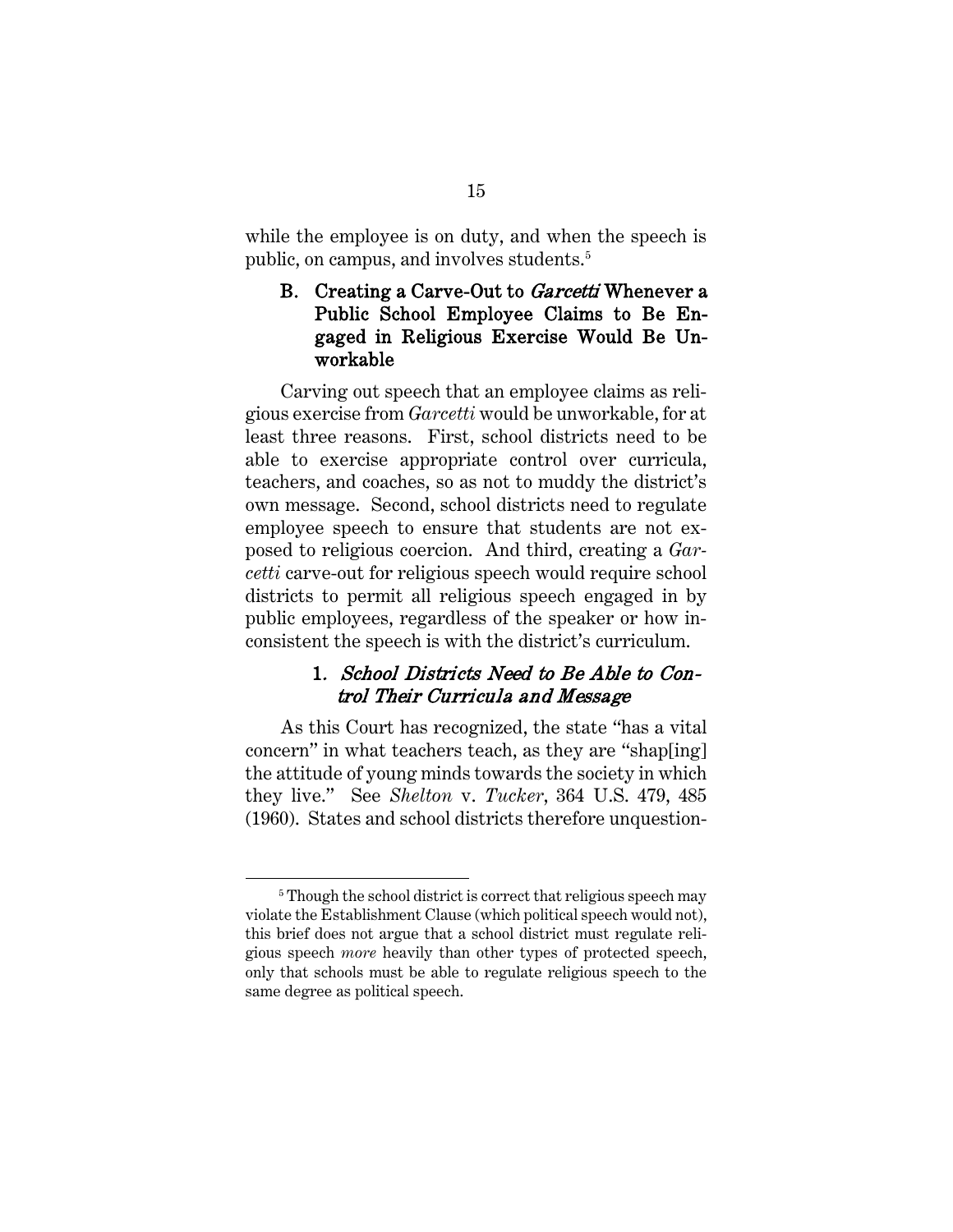<span id="page-23-4"></span>ably have the right and responsibility to create curriculum guidelines governing "what may be taught" and "how it shall be taught." *Sweezy* v*. New Hampshire*, 354 U.S. 234, 263 (1957) (Frankfurter, J., concurring) (concerning universities). But without the power to regulate the on-duty speech and expression of employees, school districts would lack the ability to dictate what is taught—and would thus be unable to carry out this vital function. Put simply, teachers and coaches, when engaged in public duties, must stick to and abide by the curriculum set by the school district, even though they retain their rights to speak freely in other contexts. See, *e.g.*, *Mayer* v. *Monroe Cnty. Cmty. Sch. Corp.*, 474 F.3d 477, 478-480 (7th Cir. 2007) (noting that the First Amendment does not entitle teachers to cover topics or advocate for views that depart from the curriculum).

<span id="page-23-3"></span><span id="page-23-2"></span><span id="page-23-1"></span><span id="page-23-0"></span>Teachers, coaches, and other staff are the embodiments of the school district and thus convey the district's message in their work with students. When employees speak with students, they speak with the voice of the school district and they stand as the district's representatives in the everyday work of schools, as academic and life lessons are imparted in classrooms and on athletic fields. In other words, teachers and other school employees "necessarily act as teachers \* \* \* when at school or a school function, in the general presence of students, [and] in a capacity one might reasonably view as official." *Johnson* v. *Poway Unified Sch. Dist.*, 658 F.3d 954, 968 (9th Cir. 2011) (citation omitted). Even apart from the need to control the curriculum itself, school districts need the authority to regulate employee speech that "bear[s] the imprimatur" of the school. See *Hazelwood Sch. Dist.* v. *Kuhlmeier*, 484 U.S. 260, 271 (1988); *Roberts*  v. *Madigan*, 921 F.2d 1047, 1059 (10th Cir. 1990) (holding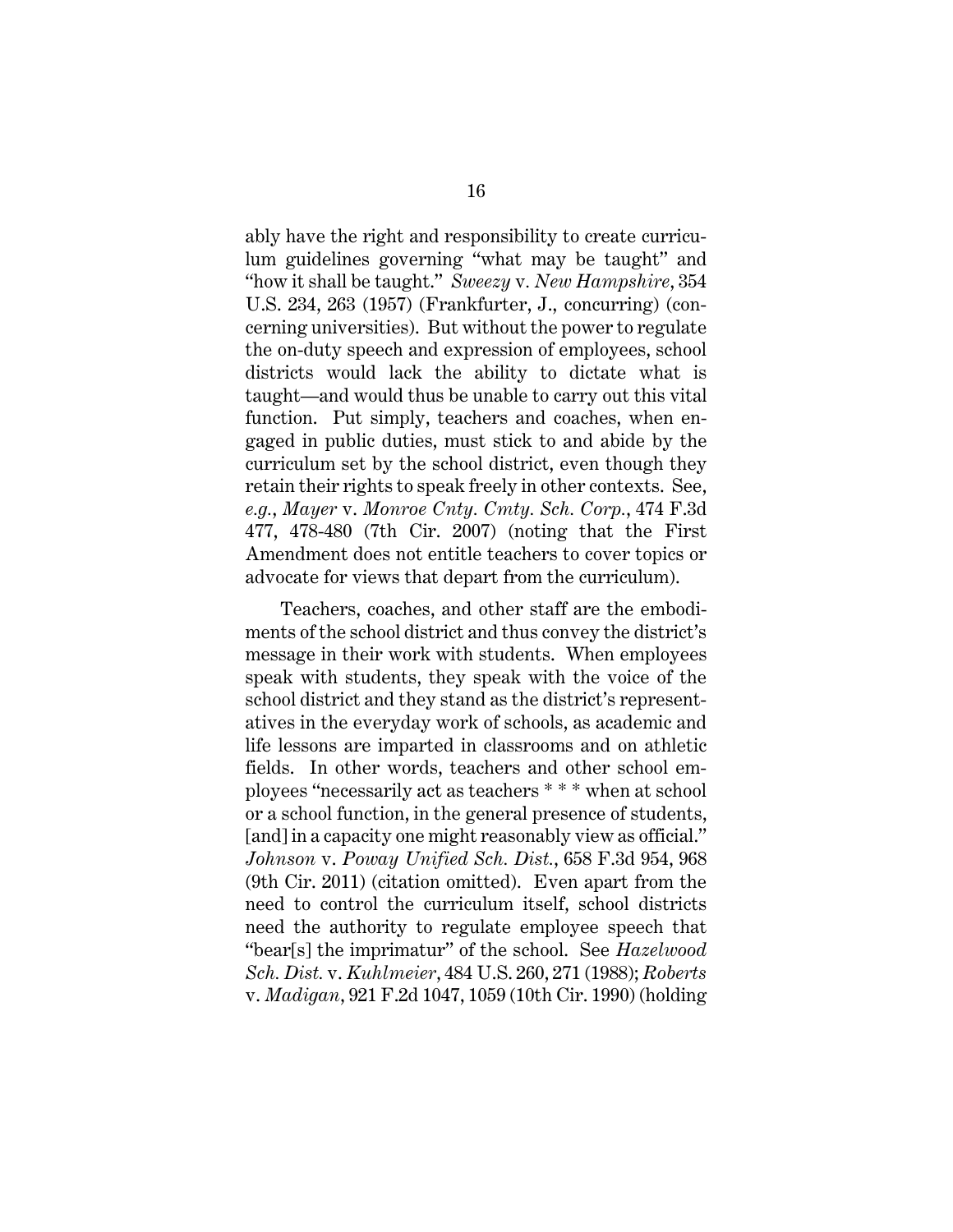<span id="page-24-2"></span>that a school's ban of the fifth-grade teacher's display of religious décor and classroom reading of the Bible was proper because it might reasonably be perceived to bear the imprimatur of the school); *Ward* v. *Hickey*, 996 F.2d 448, 453 (1st Cir. 1993) ("Courts have long recognized the need for public school officials to assure that \* \* \* the views of the individual speaker are not erroneously attributed to the school.").

<span id="page-24-1"></span><span id="page-24-0"></span>A religious exercise carve-out to *Garcetti* would raise the prospect of teachers, coaches, and other school staff claiming a right to teach in accordance with their religious beliefs—regardless of what their school district actually requires. Under petitioner's view, a school would have to allow a football coach to engage in a religious prayer in the middle of the football field following a game even if students were participating. Nonetheless, if that same coach stopped praying and instead gave a political speech or held a political sign with students participating, the school could regulate that behavior to avoid "associat[ing] the school with any position other than neutrality on matters of political controversy." *Hazelwood Sch. Dist.,* 484 U.S. at 272. Yet if that same coach went to the middle of the field after the game and involved students in a *prayer* for a particular politician to win an election or for a particular political outcome, it would be entirely unclear which rule would apply. This lack of clarity is magnified by the fact that a person's faith likely informs that person's views on many important issues, including their political positions. Not only would this result in substantial disparities and confusion regarding the regulation of employee speech, school districts would lose control of their curricula and their educational messages. See *Lee* v. *York Cty. Sch.*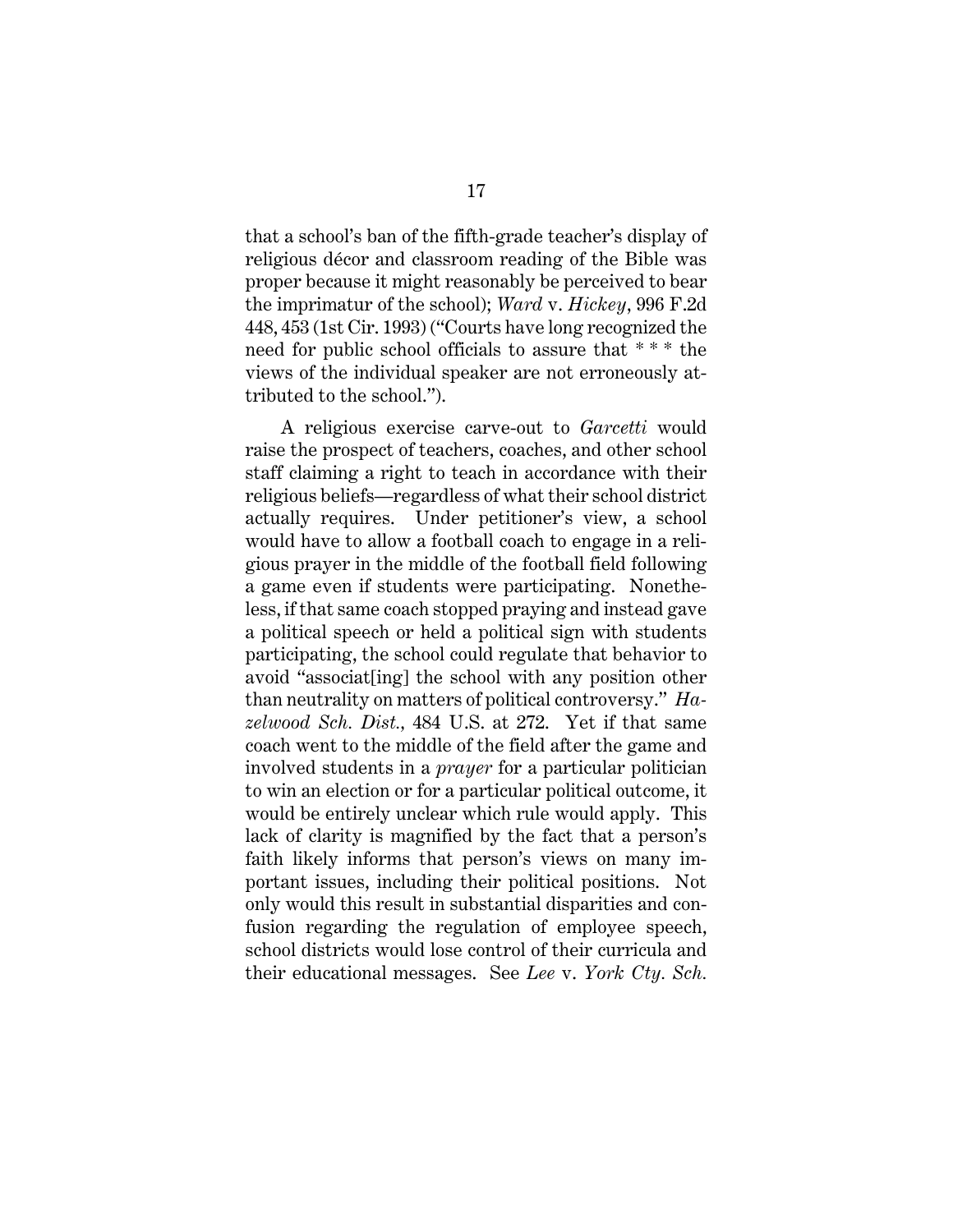<span id="page-25-0"></span>*Div.*, 484 F.3d 687, 700 (4th Cir. 2007); see also *Sweezy*, 354 U.S. at 255, 263-264.

Though there are innumerable examples, contemplating a few more may be illustrative. For example, consider a science teacher who insists on questioning the scientific basis for the theory of evolution, though that is part of the curriculum.

Or imagine a comparative religion teacher who informs his students that only one faith is correct and that believers in all other faiths will go to hell. A student writing a research paper for that class will reasonably fear that failing to incorporate those views would risk their standing in the class.

In situations like these, promptly correcting or sanctioning employees who are unwilling to meet the heightened expectations of today's schools is imperative. But these functions would be severely impeded if public employees could assert that any employment or managerial decision they disagreed with was in retaliation for their on-duty religious expression involving students.

A *Garcetti* carve-out would do just that. If religious exercise was exempted from *Garcetti*, school districts would be unable to control what teachers and coaches are doing in these examples because the districts would be unable to draw the line between which employee speech may be regulated and which may not. Even if school districts could draw the line, districts may fear the operational disruptions and litigation costs arising from new and uncharted First Amendment claims. Should a school district seek to discipline any of these teachers for failing to follow the district's chosen curriculum, the teachers could assert costly claims against the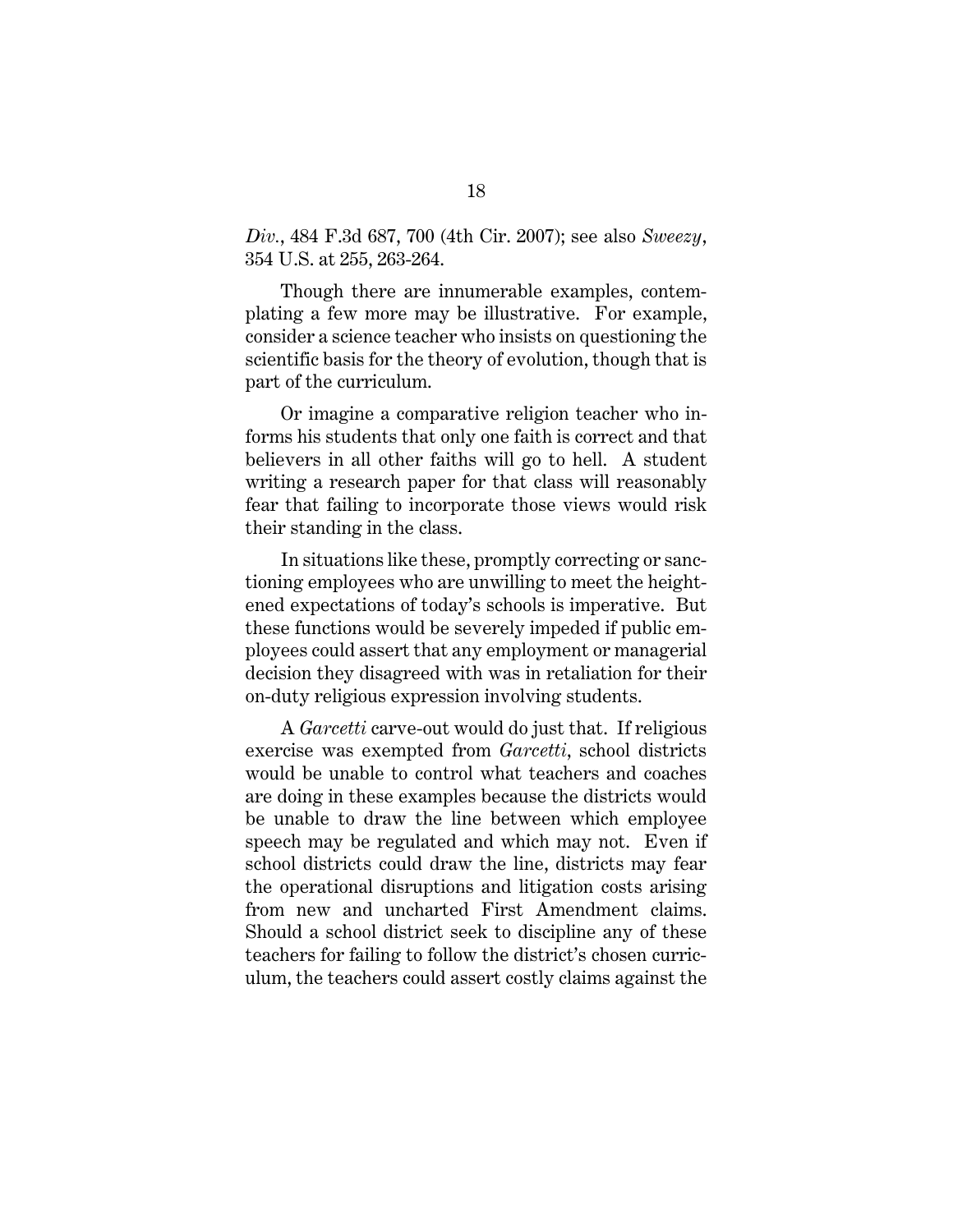school. Even if such claims are unsuccessful, that prospect would necessarily impact the school district's behavior and the educational experience of students.

#### 2. School Districts Need to Be Able to Prevent Public School Students from Being Exposed to Religious Coercion

Just as importantly, school districts must be free to control the speech of employees engaged in public duties to ensure that students are not exposed to religious coercion. What might be seen as personal religious expression for some may veer into proselytization for others, who feel compelled to go along with what their teachers and coaches say. Such situations would endanger the trust that families put in schools to educate their children "on the understanding that the classroom will not purposely be used to advance religious views that may conflict with the private beliefs of the student and his or her family." *Edwards* v. *Aguillard*, 482 U.S. 578, 584 (1987). At the very least, schools would no longer "retain the authority to refuse to \* \* \* associate the school with any position other than neutrality" in sensitive or controversial matters such as religion. See *Hazelwood Sch. Dist.*, 484 U.S. at 272.

<span id="page-26-2"></span><span id="page-26-1"></span><span id="page-26-0"></span>Of course, not all religious speech by public school employees engaged in their official duties is necessarily coercive—but it has the capacity to be. Because of compulsory attendance laws, impressionable students are a captive audience left vulnerable to the "great authority and coercive power" that teachers and coaches wield as the mouthpiece of the State. *Edwards*, 482 U.S. at 584. And importantly, they only have this authority "because they are acting as teachers and coaches, not because they are acting as private citizens." John Dayton et al.,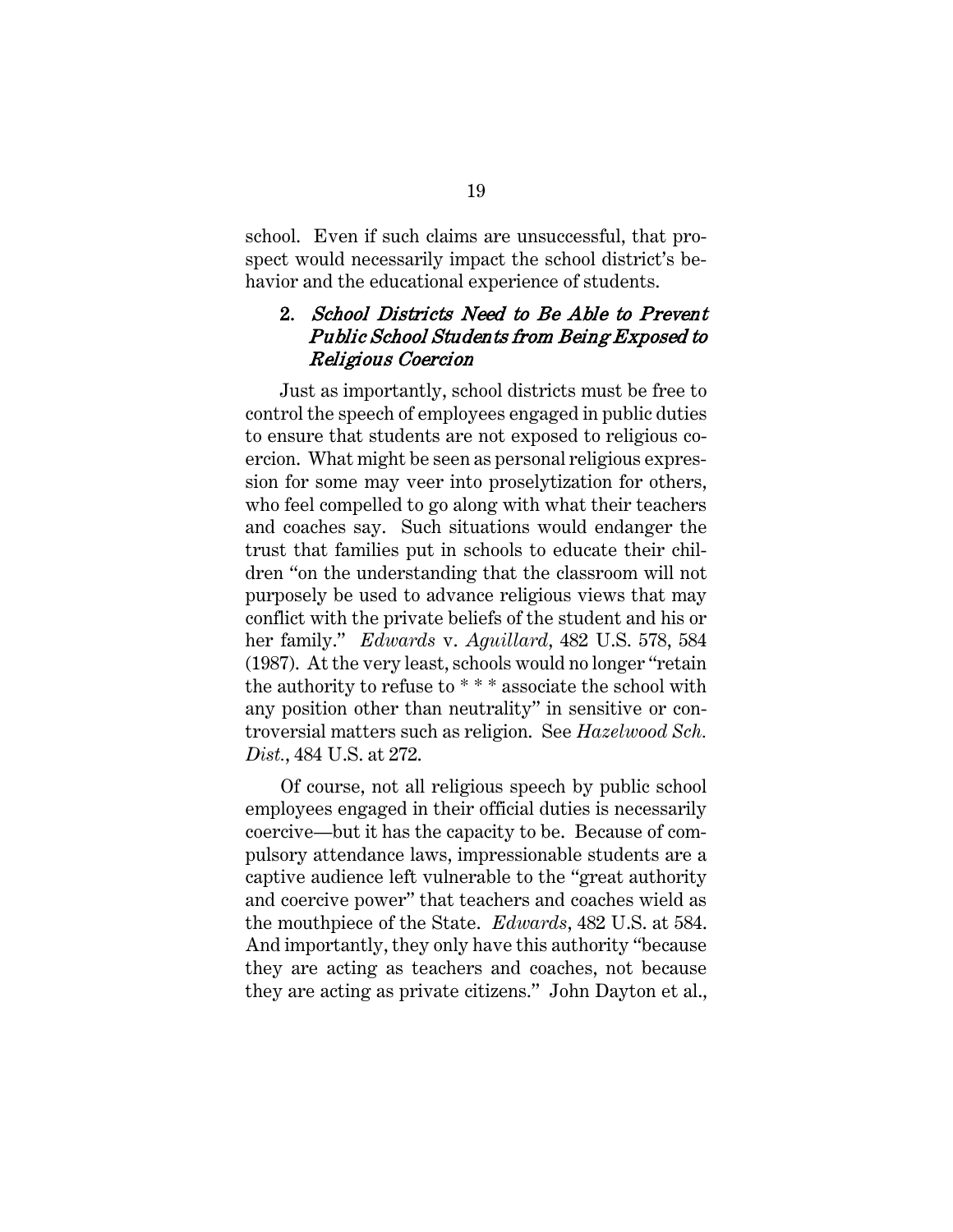*Protected Prayer or Unlawful Religious Coercion? Guarding Everyone's Religious Freedom in Public Schools by Understanding and Respecting the Difference*, 358 Ed. Law Rep. 673, 688 (2018). The potential for coercion, as this Court has recognized, applies beyond the classroom due to the "immense social pressure, or truly genuine desire, felt by many students to be involved in extracurricular event[s] [such as] American high school football." *Santa Fe Indep. Sch. Dist.* v. *Doe*, 530 U.S. 290, 292 (2000) (citation omitted)).

<span id="page-27-2"></span><span id="page-27-1"></span><span id="page-27-0"></span>The potential for coercion, and the school's need to properly regulate it, is particularly important for a school district's ability to safeguard the education of religious minorities in a pluralistic society. This Court has consistently noted that when "the power, prestige and financial support of government is placed behind a particular religious belief, the indirect coercive pressure upon religious minorities to conform to the prevailing officially approved religion is plain." *Engel* v. *Vitale*, 370 U.S. 421, 431 (1962). While religious endorsement or coercion by public school employees may not be apparent to all, it is "obvious to members o[f] minority faiths who are made to feel like religious outsiders in their own schools and communities." Dayton, 358 Ed. Law Rep. at 692. These students "must choose between turning their backs on their own family faith or on their teacher/coach," "risking their relationship with the teacher/coach, their social standing, and even their safety." *Id.* at 692-693. To protect these students, schools must be able to prevent "students [from facing] the difficult choice between attending these [activities] and avoiding personally offensive religious rituals." *Santa Fe Indep. Sch. Dist.*, 530 U.S. at 312 (citation omitted).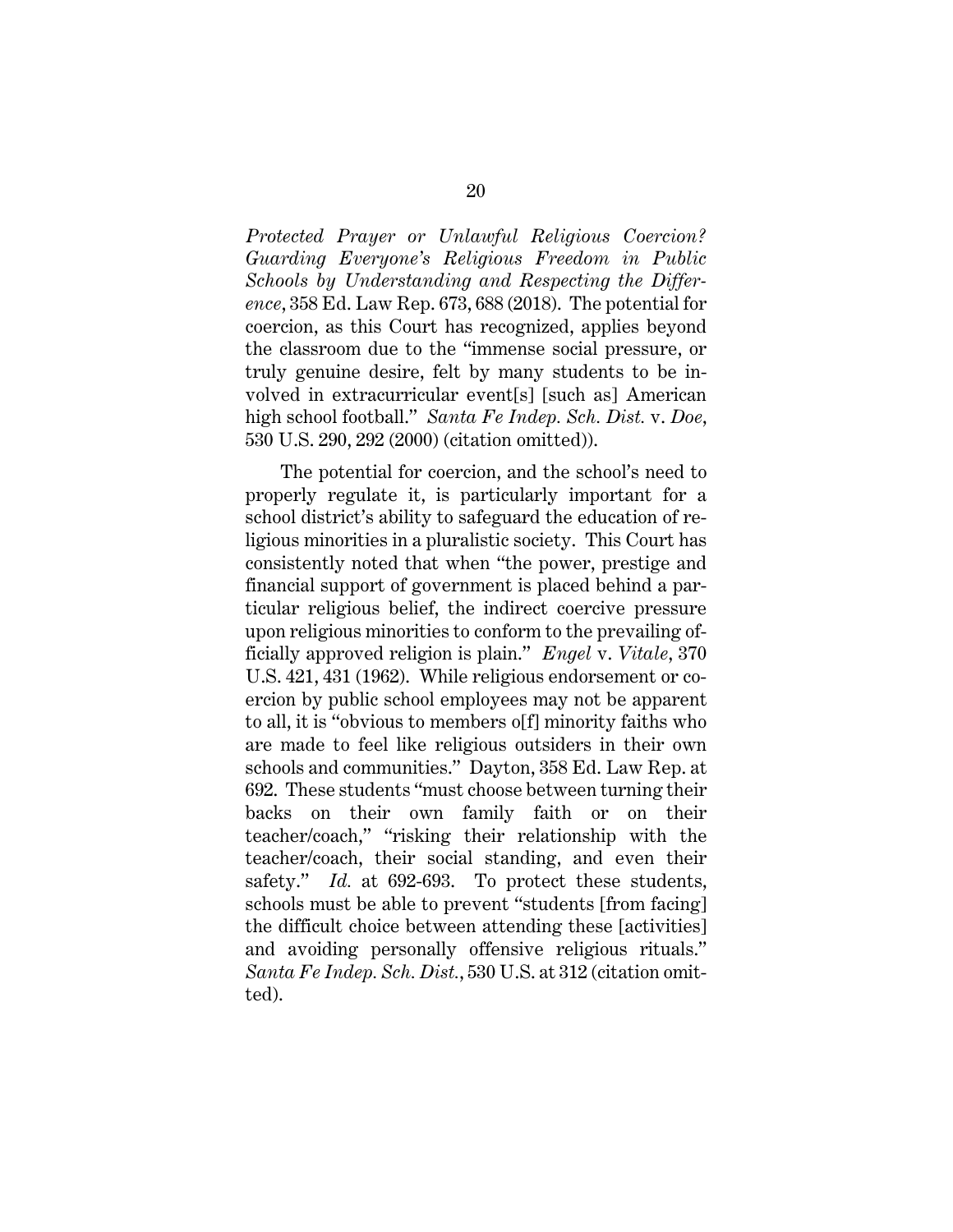For these reasons, among others, this Court and the courts of appeals have wisely rejected on-campus religious expressions by public school employees towards students in order to avoid the inevitable disruptions and divisions that would result from these practices. See, *e.g.*, *Santa Fe Indep. Sch. Dist.*, 530 U.S. at 316-317; *Lee*, 505 U.S. at 598-599; *Johnson* v. *Poway Unified Sch. Dist.*, 658 F.3d 954, 968 (9th Cir. 2011); *Borden* v. *Sch. Dist. of Twp. of E. Brunswick*, 523 F.3d 153, 174-179 (3d Cir. 2008); *Peloza* v. *Capistrano Unified Sch. Dist.*, 37 F.3d 517, 522-523 (9th Cir. 1994); *Roberts*, 921 F.2d at 1059.

#### <span id="page-28-5"></span><span id="page-28-4"></span><span id="page-28-3"></span><span id="page-28-2"></span><span id="page-28-0"></span>3. A Religious Speech Carve-Out to Garcetti Would Require Allowing All Religious Speech, No Matter How Inconsistent with the District's Curriculum

If this Court creates a religious-speech carve-out to *Garcetti* for public employees, public school districts will have to permit almost all religious speech—regardless of how antithetical it is to the school's curriculum or policies. After all, the government cannot "prefer one religion over another." See, *e.g.*, *Everson* v. *Bd. of Educ.*, 330 U.S. 1, 15 (1947). Schools would undoubtedly face additional litigation costs and difficulties if they permit some religious expressions and not others.

<span id="page-28-6"></span><span id="page-28-1"></span>But some religious speech is, at the very least, seriously in tension with, if not directly contrary to, the school's educational mission. For example, certain groups claiming to be religious state that some races are superior to others. See, *e.g.*, Daryl Johnson, *Hate In God's Name*, Southern Poverty Law Ctr. (Sept. 25, 2017), https://www.splcenter.org/20170925/hate-god%E 2%80%99s-name. As Justice Thomas has observed, the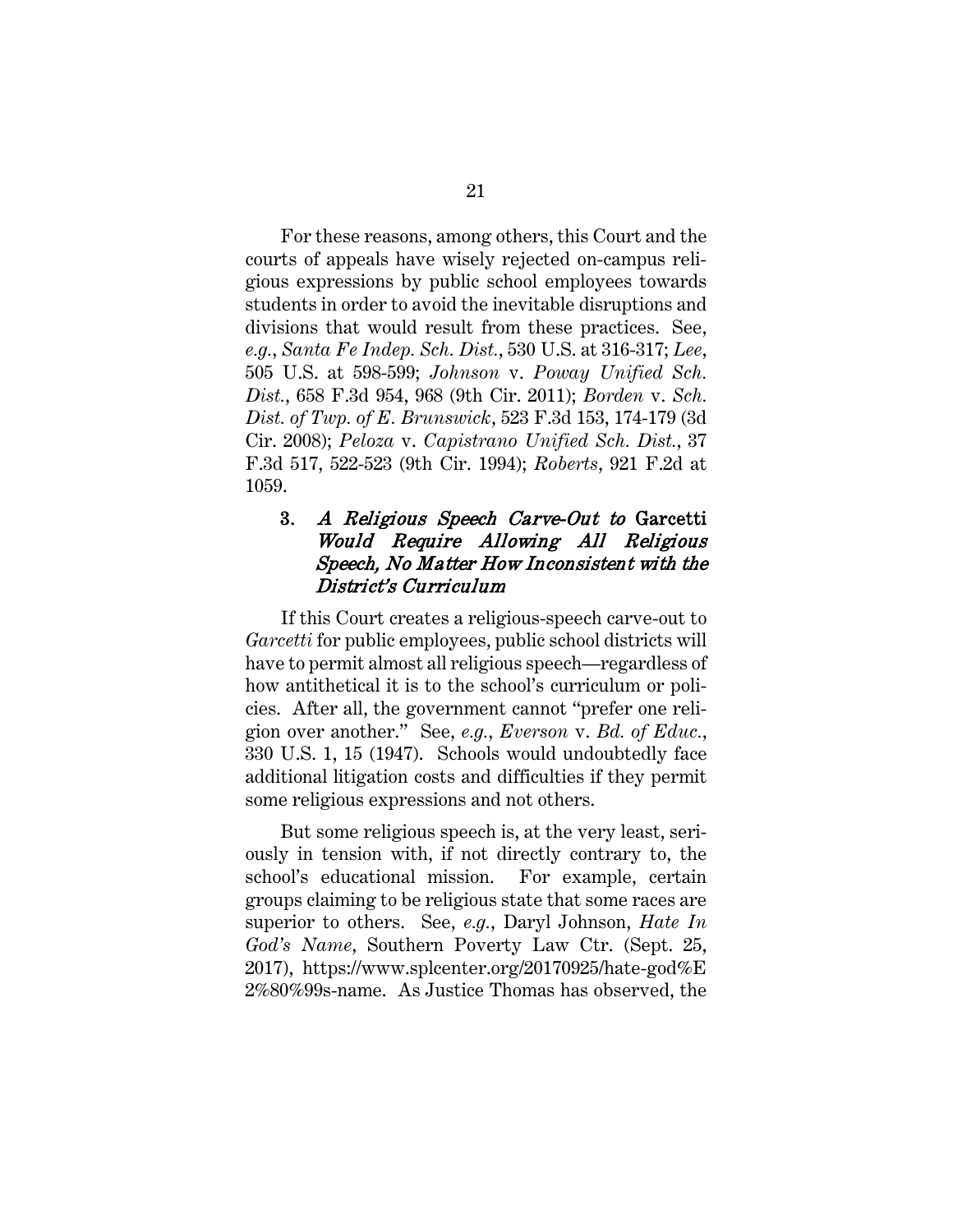<span id="page-29-0"></span>Ku Klux Klan itself cloaks its racial bigotry in a religious message, claiming "to establish a Christian government in America." *Capitol Square Rev.*, 515 U.S. at 771 (Thomas, J. concurring). Indeed, throughout history, many religions have advocated for the persecution of or violence towards those who refuse to subscribe. Many religions may advocate other positions—such as the use of psychedelic drugs, or even the worship of evil—that are directly antithetical to a school district's mission, policies, and curriculum. See*, e.g.*, *Gonzales* v. *O Centro Espírita Beneficente União do Vegetal*, 546 U.S. 418 (2006) (concerning ritual use of a Schedule I controlled substance by a religious organizations); *Cutter* v. *Wilkinson*, 544 U.S. 709 (2005) (holding that facilities that accept federal funds cannot deny prisoners accommodations necessary to engage in "nonmainstream" religions, including Satanism).

<span id="page-29-3"></span><span id="page-29-2"></span><span id="page-29-1"></span>With respect to at least one such example, this Court has concluded that schools may penalize a student's speech "promoting illegal drug use," notwithstanding a potential religious association. See *Morse*, 551 U.S. at 403 (upholding punishment for student who displayed banner reading "BONG HiTS 4 JESUS"). While a school could undoubtedly order teachers or coaches engaged in their duties to refrain from promoting illegal drug use, if there was a *Garcetti* carve-out for religious speech, the school could no longer do so if those teachers or coaches were promoting illegal drug use as a matter of religious expression. The same would presumably hold true for religious speech expressing other ideas antithetical to the district's policies and curriculum. A religious-speech exception to *Garcetti* would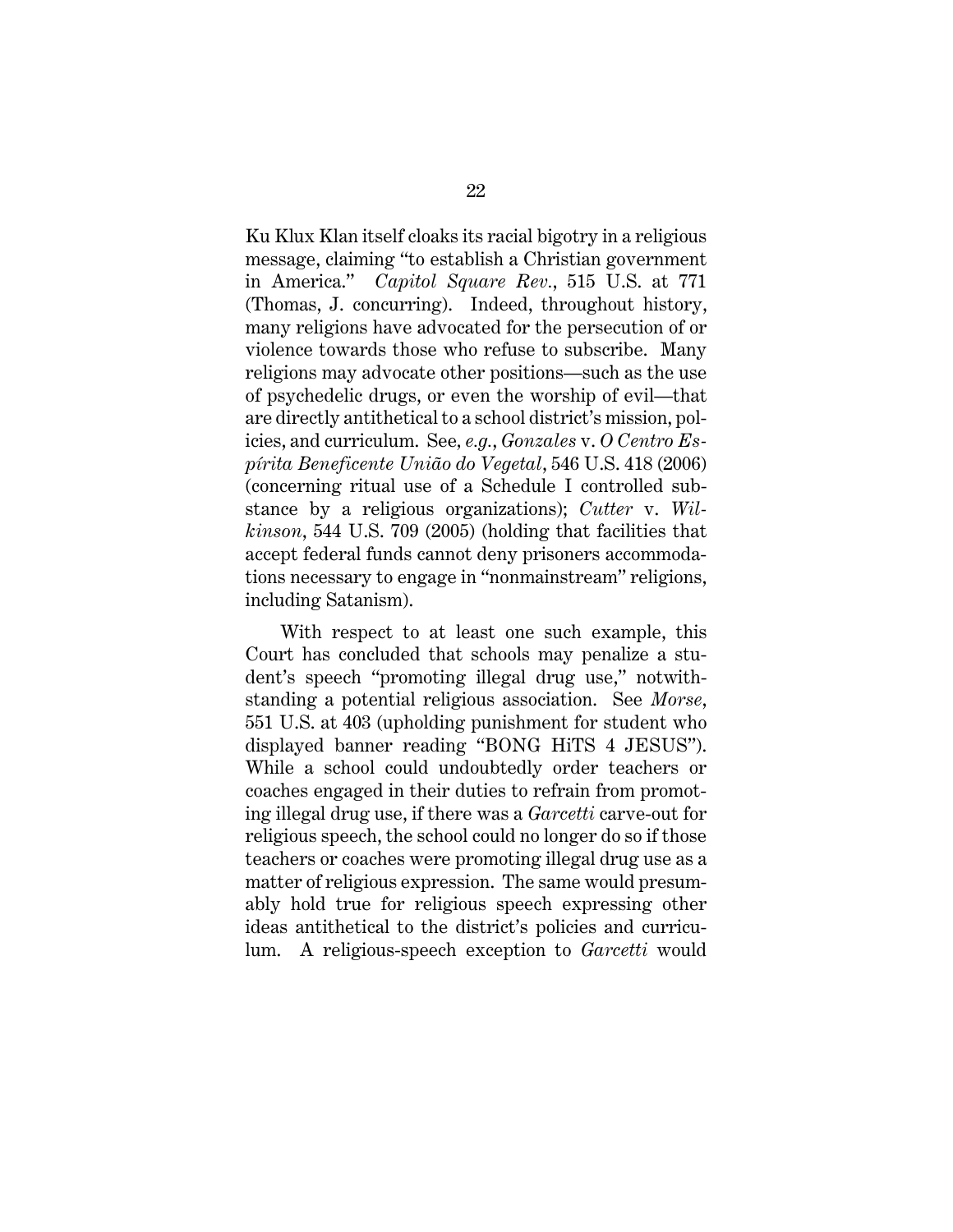therefore prevent school districts from regulating harmful speech and further jeopardize a school district's ability to regulate its own message.

As a further complication, additional religious expression on campus runs the risk of community members of all religions claiming school grounds as a public forum where they can make similar demonstrations of their faith.[6](#page-30-4) That is just what happened in this case, when Satanists sought to engage in religious demonstrations after the football games at question. J.A. 99-100, 181. The administrative burden of fielding such requests, along with ensuring the safety and constitutionality of such demonstrations, is an unwarranted interference with the school district's mission.

## <span id="page-30-0"></span>C. Weakening or Creating a Religious Exception to *Garcetti* Would Both Put School Districts at Risk of Liability under Discrimination Laws and Harm Students

Given that public institutions are liable for the actions of their employees, the *Garcetti* standard recognizes that school districts must be able to control the distasteful speech of their employees. *Garcetti* thus provides valuable guidance and a clear framework for school

<span id="page-30-4"></span><span id="page-30-3"></span><span id="page-30-2"></span><span id="page-30-1"></span> $6$  If the government opens the school for private expression, it risks becoming a "limited" public forum, at which the school would have a more difficult time justifying any regulation of speech. See *Perry Educ. Assoc.* v. *Perry Local Educators' Assoc*., 460 U.S. 37, 46-47 (1983). If, as petitioner asserts, the speech of public school employees is private expression, the government risks converting the football field to a public forum at which other private individuals may consequentially be entitled to speak. See *Rosenberger* v. *Rector & Visitors of the Univ. of Va.*, 515 U.S. 819, 828-831. (1995); *Widmar* v. *Vincent*, 454 U.S. 263, 267-268 (1981).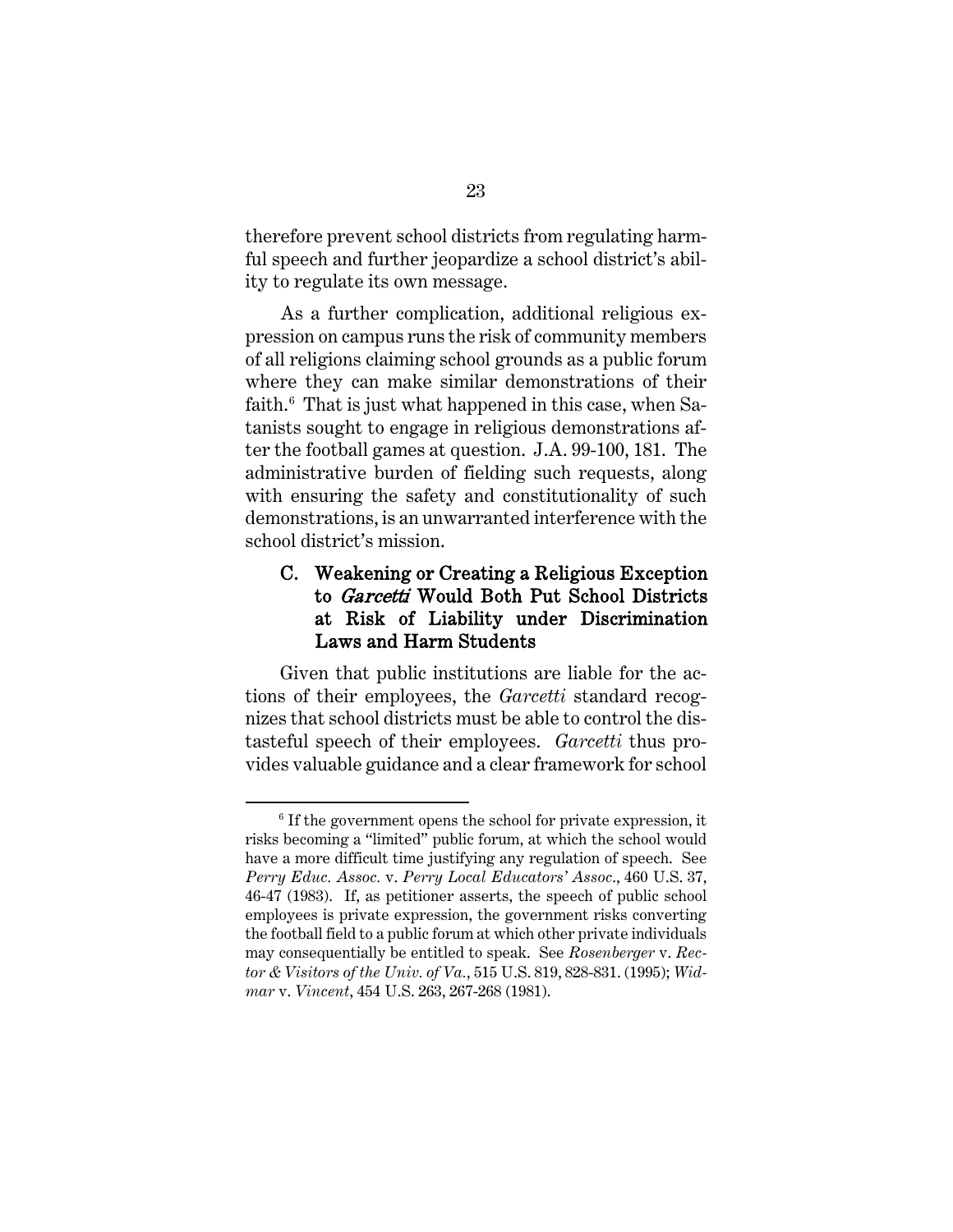districts that must police the discriminatory remarks of those employees or face legal liability.

<span id="page-31-2"></span><span id="page-31-1"></span><span id="page-31-0"></span>As employers, school districts may be subject to liability when their employees engage in discriminatory behavior within the scope of their employment, including for religious discrimination. See, *e.g.*, *Faragher* v. *City of Boca Raton*, 524 U.S. 775, 807 (1998) ("employer is subject to vicarious liability" under Title VII); *EEOC*  v. *Abercrombie & Fitch Stores, Inc.*, 575 U.S. 768, 771 (2015) (employers may be sued for religious discrimination); *Gebser* v. *Lago Vista Indep. Sch. Dist.*, 524 U.S. 274, 290 (1998) (school can be liable for sexual harassment by teacher with actual notice). This liability is consistent with this Court's recent observation that, "[w]hen an employee engages in speech that is part of the employee's job duties, the employee's words are really the words of the employer." *Janus* v. *Am. Fed'n of State, Cty., & Mun. Emps., Council 31*, 138 S. Ct. 2448, 2474 (2018). For example, if a coach, still present on the field with at least some players following a game, were to use racially derogatory or sexually explicit language towards a student, the school district—and not just the employee—could be subject to liability.

<span id="page-31-3"></span>As *Garcetti* recognizes, school districts would be well within their rights to discipline employees for such speech, even if that same speech, spoken off campus, might be protected. In fact, the school would likely be subject to liability for *not* responding to the coach's speech, given that the coach was within the scope of his or her employment. The same liability concerns would be present when a coach engages in discriminatory behavior or speech during a prayer. What if the coach engaged in a prayer saying his or her God is the one true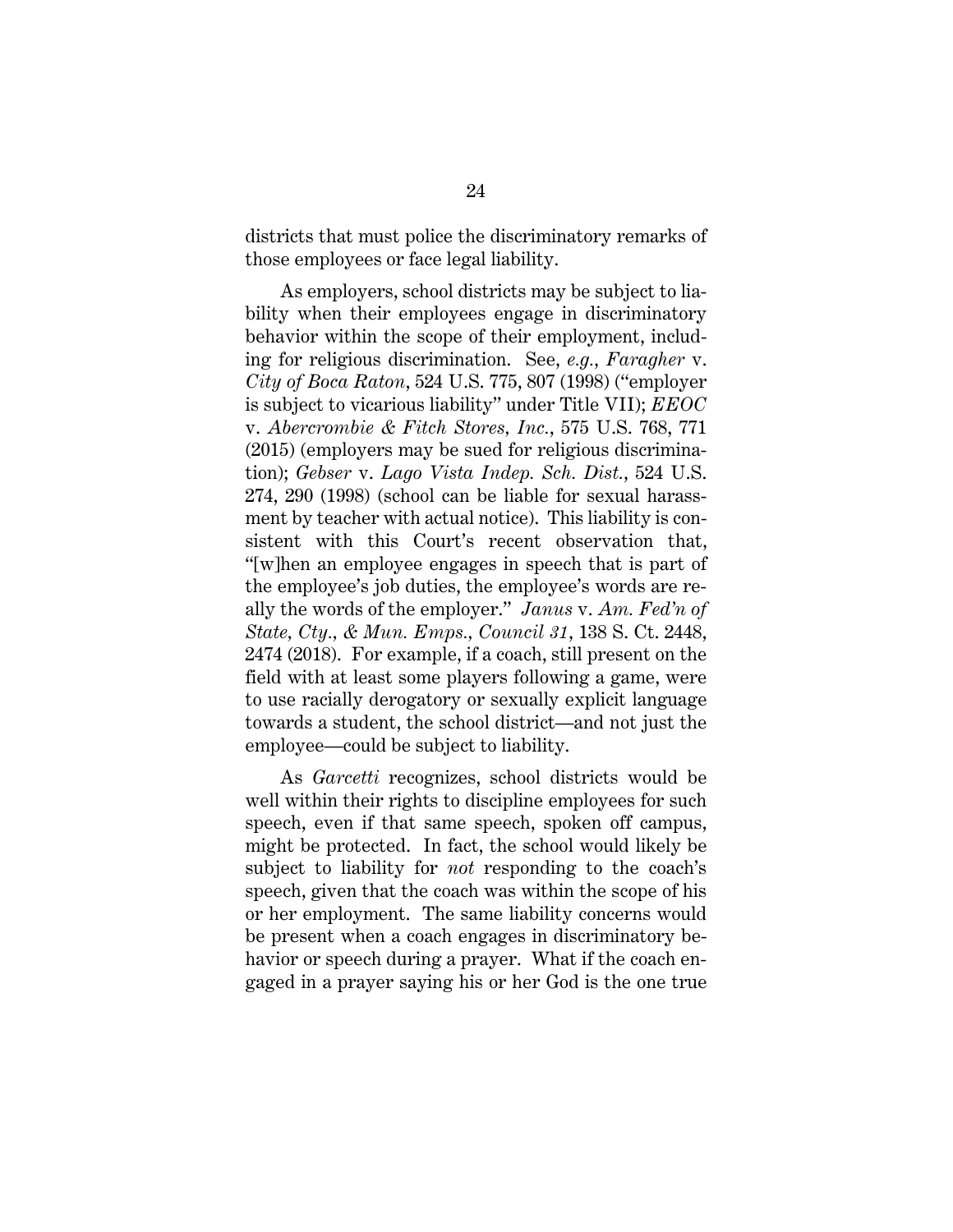god and the believers of other faiths are doomed to eternal damnation? What if the prayer proclaimed that Jews killed Jesus? What if a coach said one race was superior to another, but claimed it was part of his religious expression? See pp. 21-22, *supra*.

A weakened *Garcetti* framework, such as a *Garcetti* carve-out for religious expression, would treat discriminatory conduct differently based on whether an employee claims it was rooted in religious exercise.[7](#page-32-2) This would put school districts in the untenable position of choosing between their legal responsibility to protect students and employees from the discriminatory speech of public employees and unlawfully punishing discriminatory speech by those same public employees when the speech is part of a claimed exercise of religion. Apart from the unfairness and unworkability of such a situation, school districts would waste their limited resources on strenuous line-drawing exercises and lengthy legal battles.

<span id="page-32-2"></span><span id="page-32-1"></span><span id="page-32-0"></span><sup>7</sup> It would be no answer to permit school districts to discipline religious expression that is discriminatory, because some core religious tenets necessarily discriminate between those who (in the eyes of that religion) adhere to the true faith and those who do not. Regardless, such a rule would require schools and courts to evaluate the contents of an employee's religious speech, thus presenting additional and inappropriate grounds upon which to litigate. See generally *United States* v. *Ballard*, 322 U.S. 78, 87-88 (1944) (concluding that the government lacks power to judge the truth of religious beliefs); see also *Cloutier* v. *Costco Wholesale Corp.*, 390 F.3d 126, 132 (1st Cir. 2004) ("Determining whether a belief is religious is more often than not a difficult and delicate task, one to which the courts are ill-suited." (internal quotation marks and citation omitted)).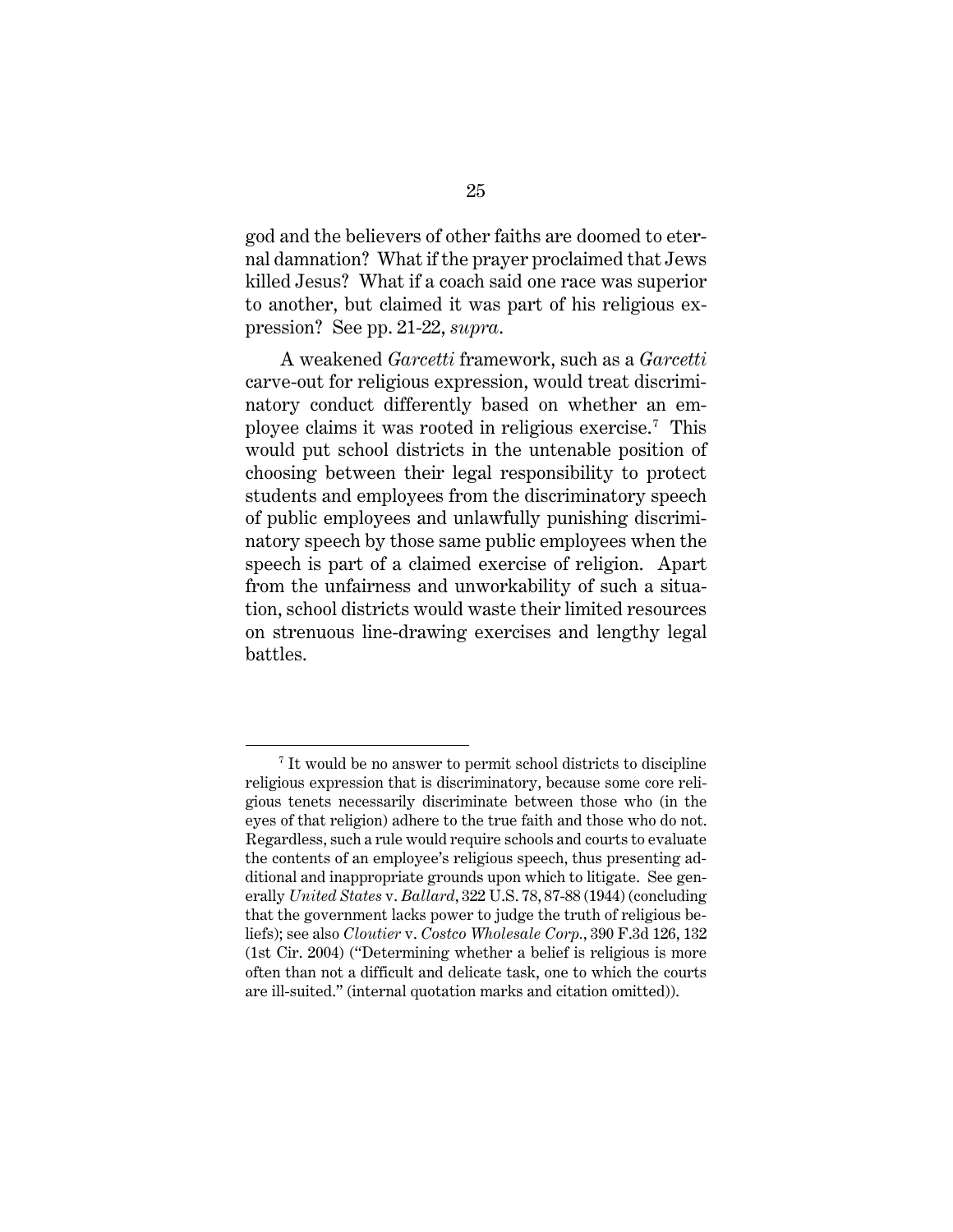<span id="page-33-0"></span>Diminishing the ability of school districts to police religious discrimination would also further expose students to religious harassment—already a problem in our nation's public schools. In a 2016 Department of Justice report, the Department found that "teachers may play [a role] in contributing to or otherwise perpetuating student harassment." U.S. Dep't of Just., *Combating Religious Discrimination Today* 13 (July 2016), https://www.justice.gov/crt/file/884181/download. Among other things, the report recognized that "promot[ing] one or more religions as being superior could foster an environment in which harassment of students based on their religion or perceived religion was deemed acceptable." *Ibid.* This is all the more problematic given that religious minorities are already subjected to substantial harassment in public schools. For example, the Department intervened in a lawsuit in 2003 brought by a father against a school district for allegedly suspending a sixth-grader for wearing a hijab in school. Consent Or-

<span id="page-33-1"></span>der, *Hearn* v. *Muskogee Pub. Sch. Dist. 020*, No. 03-cv-598 (E.D. Okla., May 2004), https://www.justice.gov /sites/default/files/crt/legacy/2010/12/14/hearnokor2.pdf. This resulted in a six-year consent order and confidential damages settlement. *Ibid.* In 2012, the Department investigated a complaint alleging that a middle school student in Atlanta, Georgia had been repeatedly targeted with verbal and physical harassment because of his Sikh faith. U.S. Dep't of Just., *Resolution Agreement Between U.S. and DeKalb County School District* (May 2013), https://www.justice.gov/sites/default/files/crt/leg acy/2013/05/09/dekalbagree.pdf. As a result, the Department entered into a resolution agreement with the school district. *Ibid.*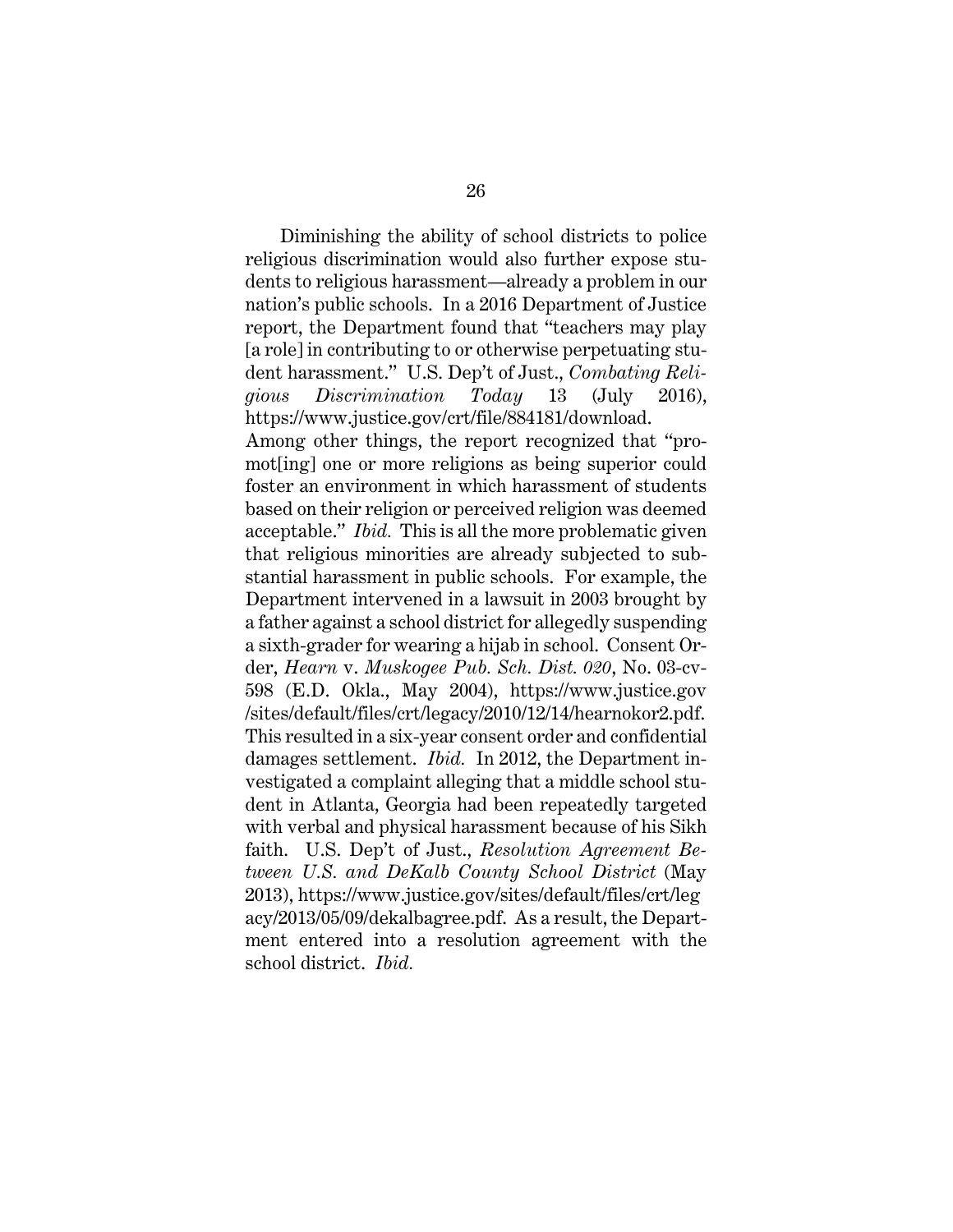A *Garcetti* carve-out for religious expression would exacerbate instances of religious harassment like those detailed above and make it harder for school districts to prevent such harassment in the first place. Not only would this hamper the ability of school districts to maintain a welcoming educational atmosphere, it would upset the trust that students, parents, and taxpayers place in our public school systems.

#### \* \* \* \* \*

<span id="page-34-0"></span>The *Garcetti* standard provides school districts and public employees with a clear set of standards for managing employee speech on campus, whether such speech is religious or secular. A religious exception to *Garcetti* would prioritize religious speech above all other speech, prevent public schools from fulfilling their educational missions, and potentially subject students to additional religious coercion, discrimination, and harassment. Such an exception would also inject schools into new legal battlegrounds and thrust courts into endless employment disputes that school districts are better equipped to handle. See *Christian Legal Soc. Chapter of the Univ. of Calif., Hastings Coll. of the L.* v. *Martinez*, 561 U.S. 661, 686 (2010) (stating "judges lack the on-the-ground expertise and experience of school administrators"). This Court should therefore preserve its ruling in *Garcetti*, which already appropriately balances when public employers may regulate employee speech.